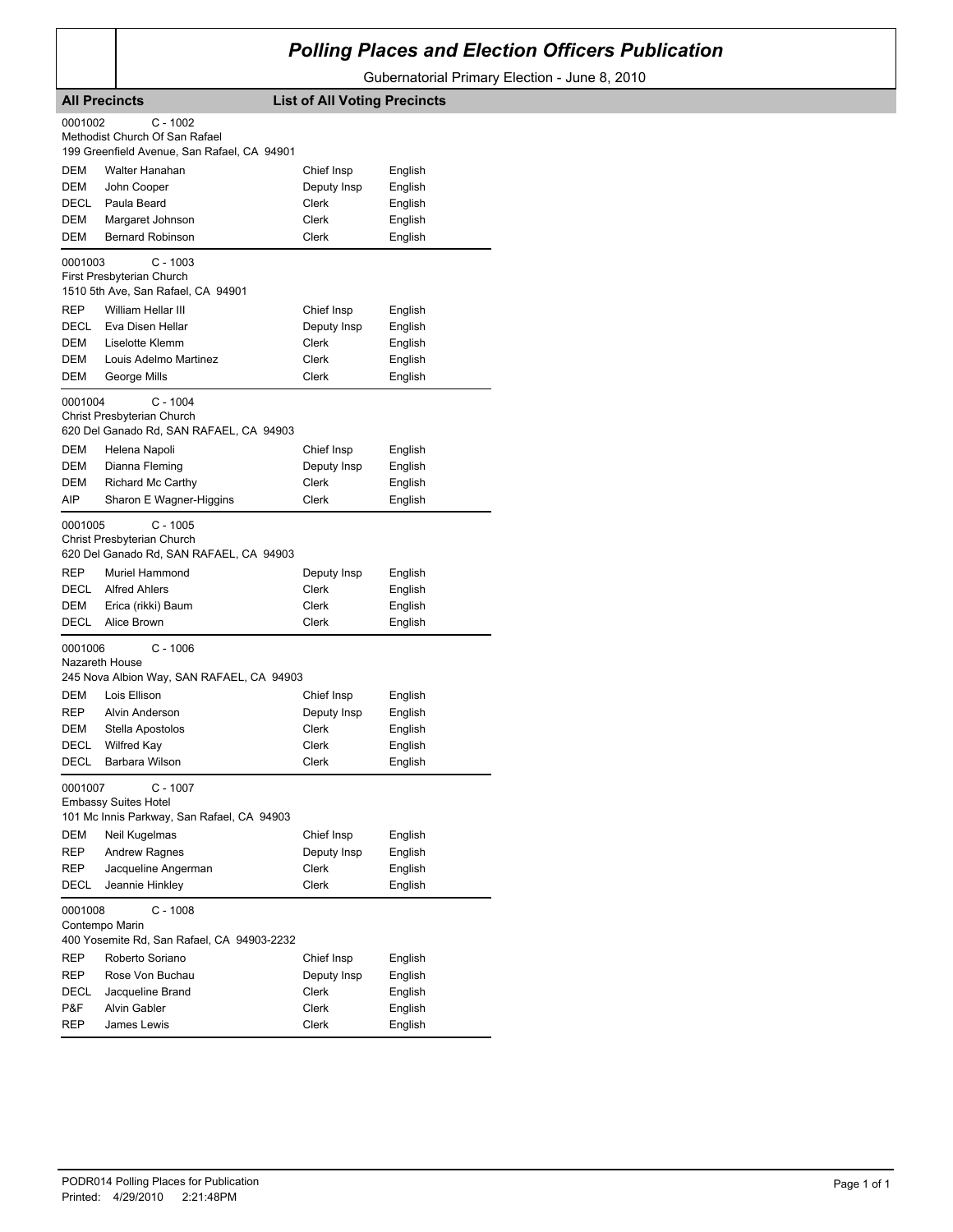| <b>All Precincts</b><br><b>List of All Voting Precincts</b> |                                                                         |              |                    |
|-------------------------------------------------------------|-------------------------------------------------------------------------|--------------|--------------------|
| 0001009                                                     | $C - 1009$<br>Marin County Office Of Education                          |              |                    |
| <b>REP</b>                                                  | 1111 Las Gallinas Ave, San Rafael, CA 94903<br>Karen Gregory            | Chief Insp   |                    |
| <b>DEM</b>                                                  | Karen Jacob                                                             | Deputy Insp  | English<br>English |
| DEM                                                         | Mary Ann Gallardo                                                       | Clerk        | E, S               |
| DEM                                                         | Joanne Mc Carthy                                                        | Clerk        | English            |
|                                                             | Vonda Riley                                                             | Clerk        | English            |
| 0001010                                                     | $C - 1010$                                                              |              |                    |
|                                                             | Aegis Of San Rafael                                                     |              |                    |
|                                                             | 111 Merrydale Rd, San Rafael, CA 94903-4070                             |              |                    |
| DEM                                                         | August Rath                                                             | Chief Insp   | English            |
| <b>REP</b>                                                  | William Ashdown                                                         | Deputy Insp  | English            |
| DEM                                                         | Claire Golan                                                            | Clerk        | English            |
| AIP                                                         | Catherine Poon                                                          | Clerk        | English            |
| DEM                                                         | Milagro Ramirez                                                         | Clerk        | E, S               |
| 0001011                                                     | $C - 1011$                                                              |              |                    |
|                                                             | San Rafael Fire Sta #2                                                  |              |                    |
|                                                             | 210 3rd St, San Rafael, CA 94901                                        |              |                    |
| <b>DECL</b>                                                 | Jeffrey Moss                                                            | Chief Insp   | E, S               |
| <b>REP</b>                                                  | William Taylor                                                          | Deputy Insp  | English            |
| <b>DEM</b>                                                  | <b>Charselle Hooper</b>                                                 | Clerk        | English            |
| <b>DEM</b>                                                  | Helen Oren Cole                                                         | Clerk        | English            |
| 0001012                                                     | C - 1012                                                                |              |                    |
|                                                             | Marin Ballet Board Room                                                 |              |                    |
|                                                             | 100 Elm St, SAN RAFAEL, CA 94901                                        |              |                    |
| DEM                                                         | Donna Eng                                                               | Chief Insp   | English            |
| AIP                                                         | Linda Bates                                                             | Deputy Insp  | English            |
| <b>REP</b>                                                  | Anne Brenneis                                                           | Clerk        | English            |
| DEM                                                         | <b>Marilyn Tousey</b>                                                   | <b>Clerk</b> | English            |
| 0001013                                                     | $C - 1013$                                                              |              |                    |
|                                                             | <b>Trinity Community Church</b><br>1675 Grand Ave, SAN RAFAEL, CA 94901 |              |                    |
| <b>REP</b>                                                  | Sheryl Gorton                                                           | Chief Insp   | English            |
| DEM                                                         | Linda Cosgrove                                                          | Deputy Insp  | English            |
| <b>DEM</b>                                                  | Ankie Bajema                                                            | Clerk        | E, S               |
| <b>REP</b>                                                  | Sharon Hall                                                             | Clerk        | English            |
|                                                             |                                                                         |              |                    |
| 0001014                                                     | $C - 1014$<br>St Luke Presbyterian Church                               |              |                    |
|                                                             | 10 Bayview Dr, SAN RAFAEL, CA 94901                                     |              |                    |
| DECL                                                        | <b>Stanley Harrison</b>                                                 | Chief Insp   | English            |
| DEM                                                         | Patricia Randolph                                                       | Deputy Insp  | English            |
| REP                                                         | Heinz Dreier                                                            | Clerk        | English            |
| DECL                                                        | Sandra Miller                                                           | Clerk        | English            |
| DEM                                                         | Joyce Tarlton                                                           | Clerk        | English            |
| 0001015                                                     | C - 1015                                                                |              |                    |
|                                                             | San Rafael Fire Station #5                                              |              |                    |
|                                                             | 955 Point San Pedro Rd, San Rafael, CA 94901                            |              |                    |
| REP                                                         | William Godbey                                                          | Chief Insp   | English            |
| DEM                                                         | Wilda Jones                                                             | Deputy Insp  | English            |
| DEM                                                         | <b>Richard Goldberg</b>                                                 | Clerk        | English            |
| REP                                                         | Jacqueline Placak                                                       | Clerk        | English            |
| DEM                                                         | Anna Shannon                                                            | Clerk        | English            |
| 0001016                                                     | $C - 1016$                                                              |              |                    |
|                                                             | San Rafael Fire Station #5                                              |              |                    |
|                                                             | 955 Point San Pedro Rd, San Rafael, CA 94901                            |              |                    |
| DEM                                                         | Merilee Colton                                                          | Deputy Insp  | English            |
| DEM                                                         | <b>Esther Marshall</b>                                                  | Clerk        | English            |
| DEM                                                         | Ronald Pinto                                                            | Clerk        | English            |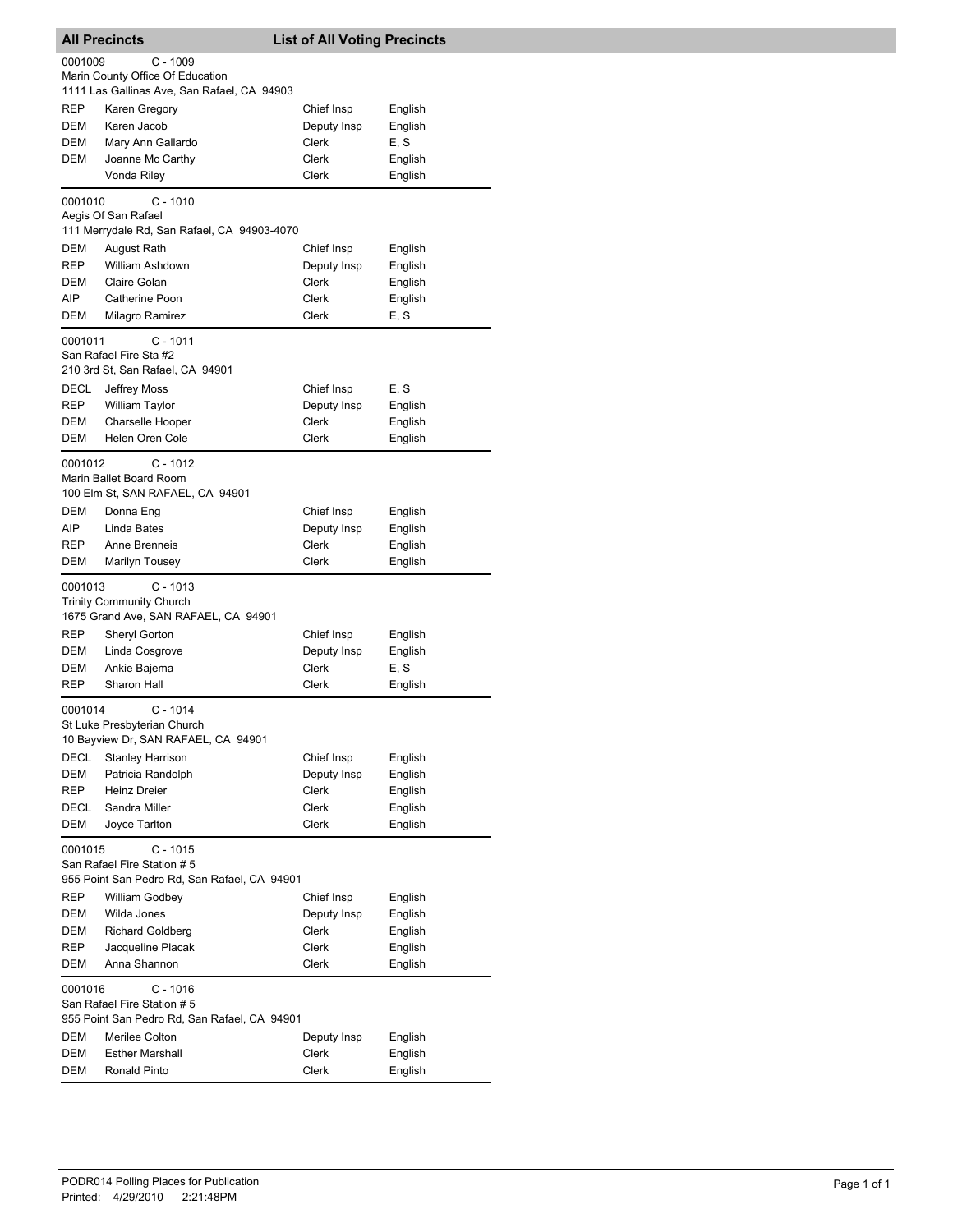|                         | <b>All Precincts</b>    |                                                                                       | <b>List of All Voting Precincts</b> |         |
|-------------------------|-------------------------|---------------------------------------------------------------------------------------|-------------------------------------|---------|
| 0001017<br>Venetia Oaks |                         | $C - 1017$                                                                            |                                     |         |
|                         |                         | 263 N San Pedro Rd, San Rafael, CA 94903                                              |                                     |         |
|                         | Shirley Sinclair        |                                                                                       | Chief Insp                          | English |
| DEM                     | Jane Kloh               |                                                                                       | Deputy Insp                         | English |
| DEM                     | Kenna Hunt              |                                                                                       | Clerk                               | English |
| DEM                     | <b>Audrey Valentzas</b> |                                                                                       | Clerk                               | English |
| 0001018<br>Venetia Oaks |                         | C - 1018<br>263 N San Pedro Rd, San Rafael, CA 94903                                  |                                     |         |
| <b>DECL</b>             | Louis Shehi             |                                                                                       | Deputy Insp                         | English |
| <b>DEM</b>              |                         | Roberta Erlandsen                                                                     | Clerk                               | English |
| DEM                     | Patricia Phillips       |                                                                                       | Clerk                               | English |
| 0001019                 |                         | $C - 1019$<br>Korean Presbyterian Church<br>635 Adrian Way, San Rafael, CA 94903      |                                     |         |
| DEM                     | Dorothy Brown           |                                                                                       | Chief Insp                          | English |
| DECL                    | Mary Nordquist          |                                                                                       | Deputy Insp                         | English |
| DEM                     | Marilyn Bagshaw         |                                                                                       | <b>Clerk</b>                        | English |
| <b>DEM</b>              | Janet Smith             |                                                                                       | Clerk                               | English |
| 0001021                 |                         | $C - 1021$<br>Marinwood Community Center<br>775 Miller Creek Rd, San Rafael, CA 94903 |                                     |         |
| DEM                     | <b>Richard Kulik</b>    |                                                                                       | Chief Insp                          | English |
| DEM                     | Ann Melanephy           |                                                                                       | Deputy Insp                         | English |
| DEM                     | Jeanne Hart             |                                                                                       | Clerk                               | English |
| DEM                     | Judy Page               |                                                                                       | Clerk                               | English |
| DEM                     | James Stapleton         |                                                                                       | Clerk                               | English |
| 0001022                 |                         | $C - 1022$                                                                            |                                     |         |
|                         |                         | Marinwood Community Center<br>775 Miller Creek Rd, San Rafael, CA 94903               |                                     |         |
| REP                     | Douglas Mc Vae          |                                                                                       | Deputy Insp                         | English |
| REP                     | Sheila Berg             |                                                                                       | Clerk                               | English |
| DEM                     | Virginia Burton         |                                                                                       | Clerk                               | English |
| DEM                     |                         | Margaret Veneman                                                                      | Clerk                               | English |
| 0001023                 |                         | $C - 1023$<br>Marinwood Community Center<br>775 Miller Creek Rd, San Rafael, CA 94903 |                                     |         |
| <b>DEM</b>              | Charylu Roberts         |                                                                                       | Deputy Insp                         | English |
| <b>REP</b>              | George Rothbart         |                                                                                       | Clerk                               | English |
| DEM                     | Lisa Treshnell          |                                                                                       | <b>Clerk</b>                        | English |
| 0001024                 |                         | $C - 1024$<br>St Luke Presbyterian Church<br>10 Bayview Dr, SAN RAFAEL, CA 94901      |                                     |         |
| DEM                     | George Wathen           |                                                                                       | Deputy Insp                         | English |
|                         | Michael Eckart          |                                                                                       | Clerk                               | English |
|                         | Fran Ryan               |                                                                                       | Clerk                               | English |
| 0001102<br>Rotary Manor |                         | PCT - 1102<br>1821 Fifth Ave, SAN RAFAEL, CA 94901                                    |                                     |         |
| DEM                     | Janis Tavenner          |                                                                                       | Chief Insp                          | English |
| DEM                     |                         | Margaret Francisco                                                                    | Deputy Insp                         | E, S    |
| DEM                     | Janet O Sullivan        |                                                                                       | Clerk                               | English |
| DEM                     |                         | Timothy O Sullivan                                                                    | Clerk                               | English |
| DEM                     | Cecile Tescallo         |                                                                                       | Clerk                               | English |
| 0001103<br>Rotary Manor |                         | PCT - 1103                                                                            |                                     |         |
|                         |                         | 1821 Fifth Ave, SAN RAFAEL, CA 94901                                                  |                                     |         |
| DECL                    |                         | Johannes Ryssemus                                                                     | Deputy Insp                         | English |
| <b>DEM</b>              | Tae Chong               |                                                                                       | Clerk                               | English |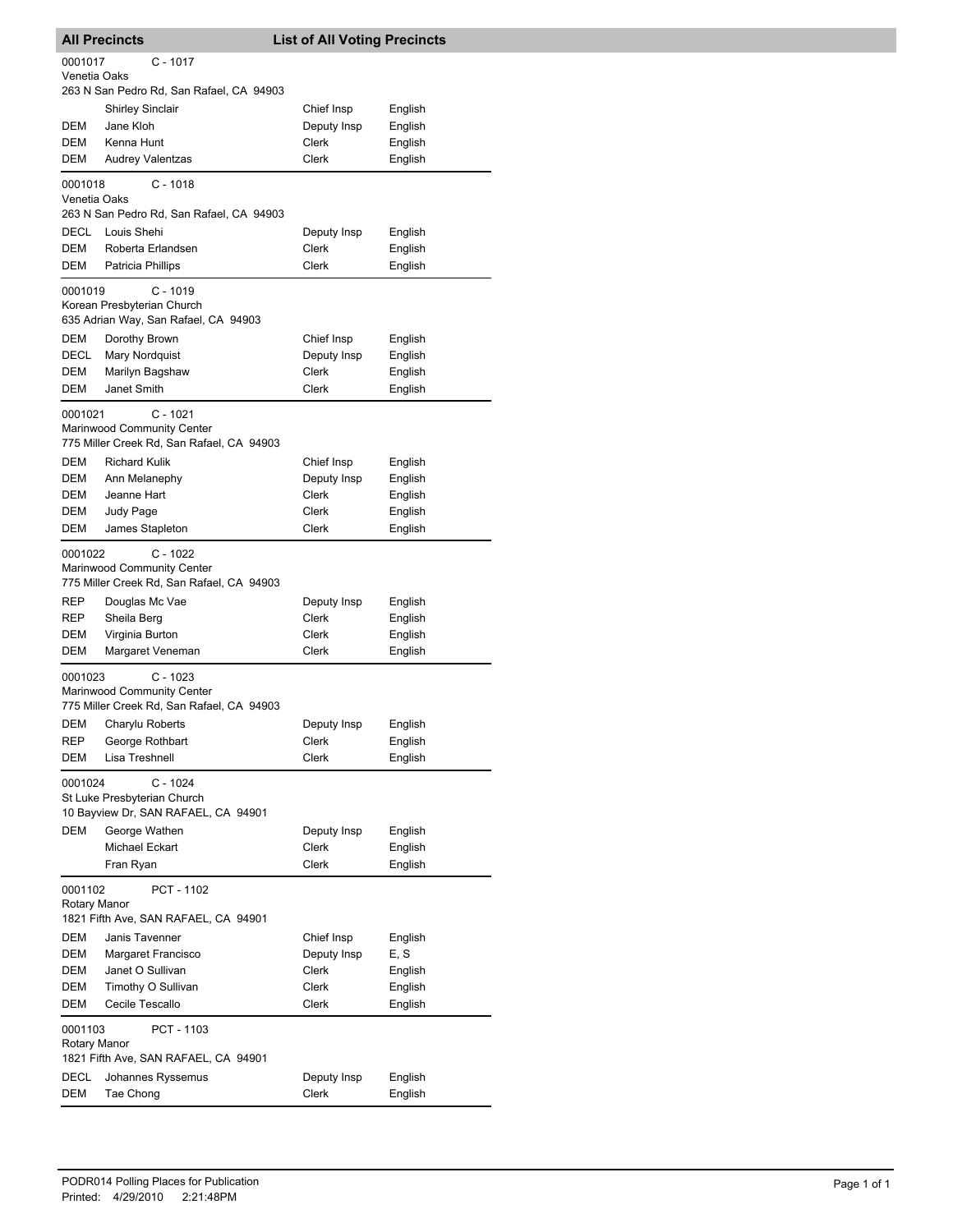|                           | <b>All Precincts</b>                                                                                                   | <b>List of All Voting Precincts</b> |                    |
|---------------------------|------------------------------------------------------------------------------------------------------------------------|-------------------------------------|--------------------|
| 0001106                   | PCT - 1106<br>Lincoln Hill Community Church<br>1411 Lincoln Ave, San Rafael, CA 94901                                  |                                     |                    |
| <b>DECL</b>               | Fernando Gomez                                                                                                         | Chief Insp                          | E, S               |
| <b>DEM</b>                | Larry Hatfield                                                                                                         | Deputy Insp                         | English            |
| GRN                       | Mark Hardin                                                                                                            | Clerk                               | E, S               |
| DEM                       | Manuel Lozano                                                                                                          | <b>Clerk</b>                        | E, S               |
| 0001107                   | PCT - 1107<br>Lincoln Hill Community Church                                                                            |                                     |                    |
|                           | 1411 Lincoln Ave, San Rafael, CA 94901                                                                                 |                                     |                    |
| <b>DEM</b>                | Leslie Gould                                                                                                           | Deputy Insp                         | English            |
| REP<br>DECL               | <b>Robert Bandettini</b><br>Diana Goodman                                                                              | Clerk<br>Clerk                      | English<br>English |
| 0001110<br>Villa Marin    | PCT - 1110<br>100 Thorndale Dr, SAN RAFAEL, CA 94903                                                                   |                                     |                    |
| DEM                       | Helen Bodington                                                                                                        | Chief Insp                          | English            |
| DEM                       | Lucile Griffiths                                                                                                       | Deputy Insp                         | English            |
| DEM                       | Mary Beery                                                                                                             | <b>Clerk</b>                        | English            |
| DEM                       | Vivian Berliner                                                                                                        | Clerk                               | English            |
| 0001113                   | PCT - 1113<br>Christ Presbyterian Church                                                                               |                                     |                    |
|                           | 620 Del Ganado Rd, SAN RAFAEL, CA 94903<br>Judith Ann Esler                                                            |                                     |                    |
| DEM<br>DEM                | <b>Bonnie Bartlett</b>                                                                                                 | Deputy Insp<br>Clerk                | English<br>English |
| DEM                       | <b>Richard Valentzas</b>                                                                                               | Clerk                               | English            |
| DEM                       | John Weir                                                                                                              | <b>Clerk</b>                        | English            |
| 0001121<br><b>DECL</b>    | PCT - 1121<br>Marin County Office Of Education<br>1111 Las Gallinas Ave, San Rafael, CA 94903<br><b>Barbara Trites</b> | Deputy Insp                         | English            |
|                           | Samuel Bloom                                                                                                           | Clerk                               | English            |
| REP                       | Joan Loberg                                                                                                            | Clerk                               | English            |
| 0001124<br>Golden Hinde   | <b>PCT - 1124</b>                                                                                                      |                                     |                    |
|                           | 5 Golden Hinde Blv, SAN RAFAEL, CA 94903                                                                               |                                     |                    |
| <b>REP</b>                | <b>Barbara Perkins</b>                                                                                                 | Chief Insp                          | English            |
| DECL                      | Dennis Brown                                                                                                           | Deputy Insp                         | English            |
| DEM                       | Melissa Bain                                                                                                           | Clerk                               | English            |
| DECL                      | Geraldine Brown                                                                                                        | Clerk                               | English            |
| DEM                       | <b>Robert Gallimore</b>                                                                                                | Clerk                               | English            |
| 0001604                   | PCT - 1604<br>Lucas Valley Community Center<br>1201 Idylberry Rd, SAN RAFAEL, CA 94903                                 |                                     |                    |
| DEM                       | Robert Karfiol                                                                                                         | Chief Insp                          | English            |
| <b>DECL</b>               | Max Probst                                                                                                             | Deputy Insp                         | English            |
| <b>DECL</b><br><b>REP</b> | Paula Beale<br>David Brown                                                                                             | Clerk<br>Clerk                      | English<br>English |
|                           |                                                                                                                        |                                     |                    |
| 0001605                   | PCT - 1605<br>Lucas Valley Community Center<br>1201 Idylberry Rd, SAN RAFAEL, CA 94903                                 |                                     |                    |
| DECL                      | Dale Miller                                                                                                            | Deputy Insp                         | English            |
| REP                       | Barbara Chism                                                                                                          | Clerk                               | English            |
| <b>DEM</b>                | Norman Nayfach                                                                                                         | Clerk                               | E, S               |
| 0001701<br>Golden Hinde   | PCT - 1701<br>5 Golden Hinde Blv, SAN RAFAEL, CA 94903                                                                 |                                     |                    |
| DEM                       | Barbara Sebring                                                                                                        | Deputy Insp                         | English            |
| REP                       | <b>Raymond Perkins</b>                                                                                                 | Clerk                               | English            |
| DEM                       | Ronald Zbinovsky                                                                                                       | Clerk                               | English            |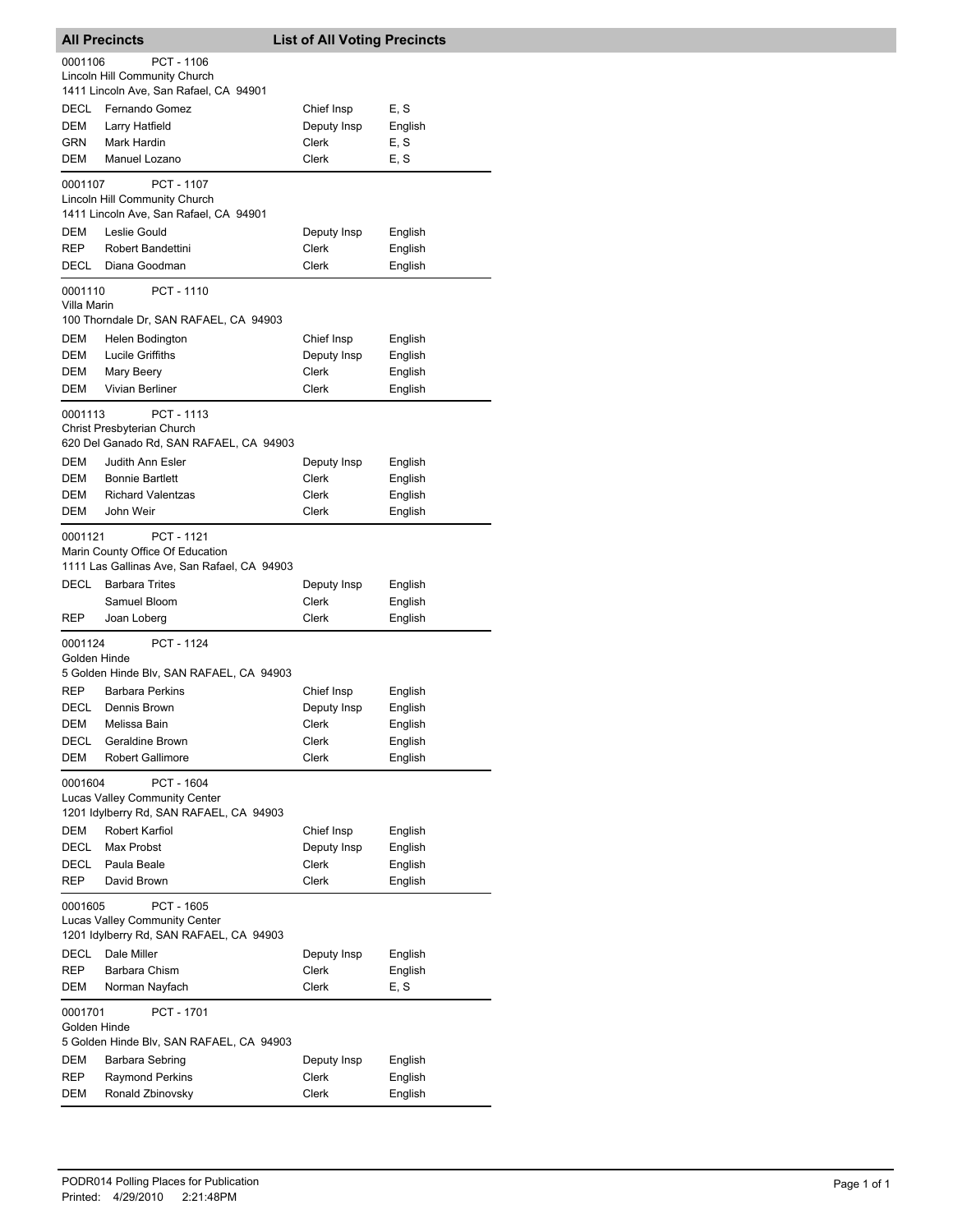|                          | <b>All Precincts</b>                                                                     | <b>List of All Voting Precincts</b> |         |
|--------------------------|------------------------------------------------------------------------------------------|-------------------------------------|---------|
| 0002001                  | $C - 2001$                                                                               |                                     |         |
| Cape Marin               |                                                                                          |                                     |         |
|                          | Laderman Lane, Greenbrae, CA 94904-2482                                                  |                                     |         |
| DEM                      | Jane Frorath                                                                             | Chief Insp                          | English |
| DEM                      | Debora Busse                                                                             | Deputy Insp                         | E, S    |
| DEM                      | Nancy Davis                                                                              | Clerk                               | English |
| DEM                      | <b>Constance Messer</b>                                                                  | Clerk                               | English |
| DECL                     | Timothy O Keefe                                                                          | Clerk                               | English |
| 0002002                  | $C - 2002$                                                                               |                                     |         |
|                          | Redwoods Presbyterian Church<br>110 Magnolia Ave, LARKSPUR, CA 94939                     |                                     |         |
| DEM                      | Frank Gold                                                                               | Chief Insp                          | English |
| DECL                     | <b>Tully Mc Carroll</b>                                                                  | Deputy Insp                         | English |
| REP                      | Sandra Maxwell                                                                           | Clerk                               | English |
| DEM                      | Lynn Vanda                                                                               | Clerk                               | English |
| 0002004<br>Masonic Lodge | $C - 2004$                                                                               |                                     |         |
|                          | 1122 Magnolia Ave, LARKSPUR, CA 94939                                                    |                                     |         |
| REP                      | Frank Keenan                                                                             | Chief Insp                          | English |
| DEM                      | Anne Miller                                                                              | Deputy Insp                         | English |
| REP                      | Fay Potter                                                                               | Clerk                               | English |
| <b>DEM</b>               | Setsuko Segar                                                                            | Clerk                               | English |
| 0002005                  | $C - 2005$                                                                               |                                     |         |
|                          | Methodist Church Of San Rafael                                                           |                                     |         |
|                          | 199 Greenfield Avenue, San Rafael, CA 94901                                              |                                     |         |
| DEM                      | Charles Wynn                                                                             | Deputy Insp                         | English |
| DEM                      | <b>Philip Carroll</b>                                                                    | Clerk                               | E, S    |
| DEM                      | Fillegenie Levasseur                                                                     | Clerk                               | English |
| DEM                      | Sharalee Schwarzbart                                                                     | Clerk                               | English |
| 0002006                  | $C - 2006$<br>Ross Valley Fire Station #19<br>777 San Anselmo Ave, SAN ANSELMO, CA 94960 |                                     |         |
| DEM                      | John Boudett                                                                             | Chief Insp                          | English |
| DECL                     | Mary Lee Bronzo                                                                          | Deputy Insp                         | English |
| REP                      | Suzanna Abbott                                                                           | Clerk                               | English |
| REP                      | Cheryl Egan                                                                              | Clerk                               | English |
| DEM                      | Jamie L Lamott                                                                           | Clerk                               | English |
| 0002008<br>Bennett House | $C - 2008$                                                                               |                                     |         |
|                          | 53 Taylor Drive (Claus & Taylor), FAIRFAX, CA 94930                                      |                                     |         |
| DEM                      | Denyce Vogler-Codoni                                                                     | Chief Insp                          | English |
| REP                      | Eleanor Prugh                                                                            | Deputy Insp                         | English |
| DEM                      | <b>Cristhal Bennett</b>                                                                  | Clerk                               | English |
| DEM                      | Anand Hadani                                                                             | Clerk                               | English |
| DEM                      | Denise Kahn                                                                              | Clerk                               | English |
| 0002009                  | C - 2009<br>Ross Valley Fire Station #20                                                 |                                     |         |
|                          | Arroyo & Butterfield Rd, San Anselmo, CA 94960-1262                                      |                                     |         |
| DEM                      | Donald Drotman                                                                           | Chief Insp                          | English |
| DEM                      | <b>Russell Marne</b>                                                                     | Deputy Insp                         | English |
| DEM                      | Ross Elkins                                                                              | Clerk                               | English |
| DEM                      | Wilma Smith                                                                              | Clerk                               | English |
| 0002010                  | $C - 2010$<br>Ross Valley Fire Station #20                                               |                                     |         |
|                          | Arroyo & Butterfield Rd, San Anselmo, CA 94960-1262                                      |                                     |         |
| DEM                      | Diane Cokely                                                                             | Deputy Insp                         | English |
| DEM                      | Enid Albedi                                                                              | Clerk                               | English |
| GRN                      | Julia Fischer                                                                            | Clerk                               | English |
| DECL                     | <b>Burton Winn</b>                                                                       | Clerk                               | English |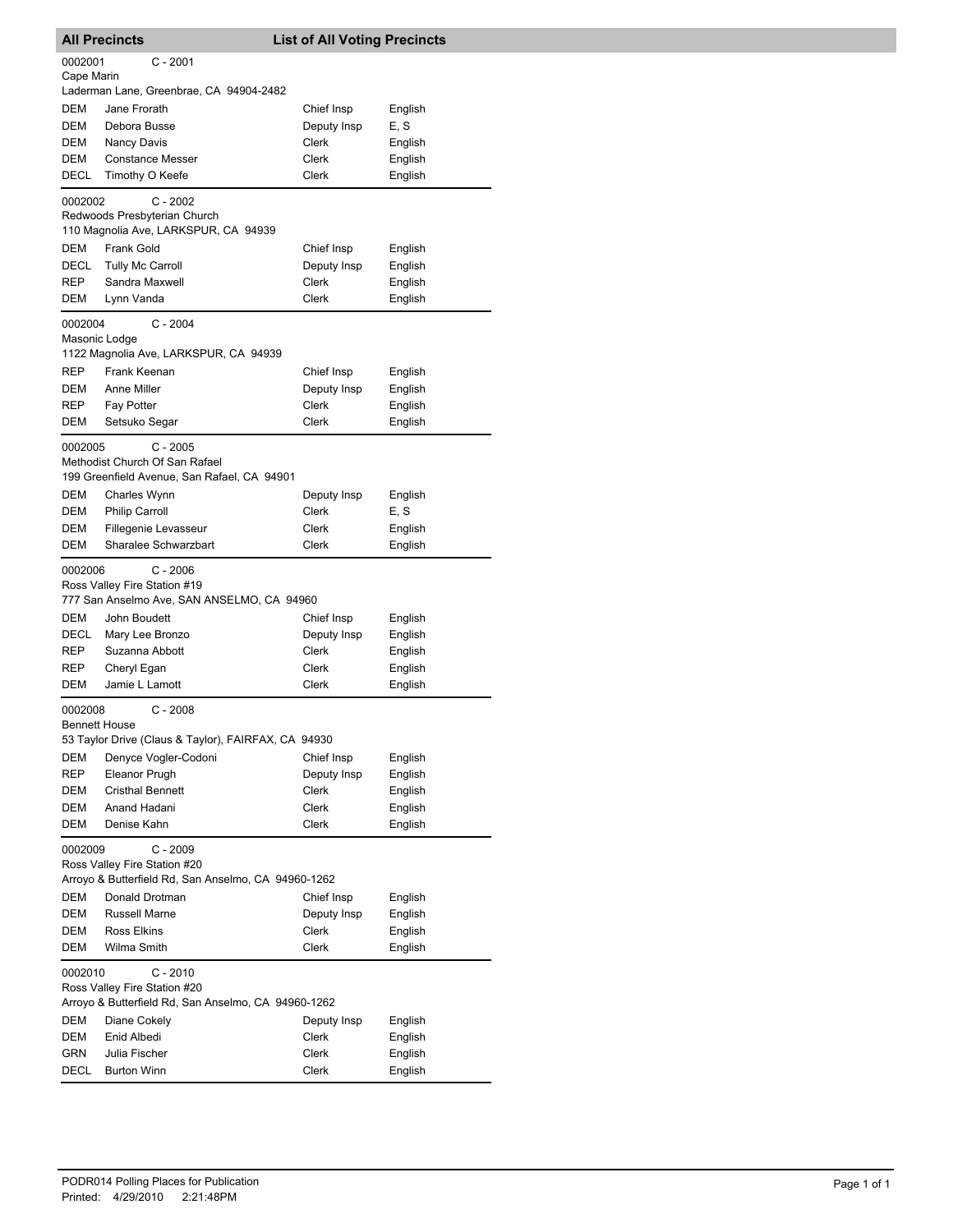| <b>All Precincts</b>     |                                                                                                  | <b>List of All Voting Precincts</b> |                    |  |
|--------------------------|--------------------------------------------------------------------------------------------------|-------------------------------------|--------------------|--|
| 0002011                  | $C - 2011$<br>St John's Episcopal Church<br>14 Lagunitas Rd, Ross, CA 94957                      |                                     |                    |  |
| REP                      | Sally Reed                                                                                       | Chief Insp                          | English            |  |
| DECL                     | Leslie Benjamin                                                                                  | Deputy Insp                         | E, S               |  |
| DEM                      | John Kapelowitz                                                                                  | Clerk                               | English            |  |
| DEM                      | Phyllis Weber                                                                                    | Clerk                               | English            |  |
| 0002012                  | $C - 2012$<br>Anthony Bacich School                                                              |                                     |                    |  |
|                          | 25 Mc Allister Ave, KENTFIELD, CA 94904<br>James Shaw                                            |                                     |                    |  |
| DEM<br>DECL              |                                                                                                  | Chief Insp                          | English            |  |
| DEM                      | Alan Maurice Farnham<br>Joan Katkov                                                              | Deputy Insp<br>Clerk                | English<br>English |  |
| DEM                      | Bonnie Keenan                                                                                    | Clerk                               | English            |  |
| 0002013                  | $C - 2013$<br>Kentfield Fire Station                                                             |                                     |                    |  |
|                          | 1004 Sir Francis Drake Blvd, KENTFIELD, CA 94904                                                 |                                     |                    |  |
| P&F                      | Robert Richard                                                                                   | Chief Insp                          | English            |  |
| DEM                      | Claudette Josephson                                                                              | Deputy Insp                         | English            |  |
| REP                      | Nancy Thomson                                                                                    | Clerk                               | E, S               |  |
| DEM                      | Helen Wallace                                                                                    | Clerk                               | English            |  |
| 0002014<br>Masonic Lodge | $C - 2014$<br>1122 Magnolia Ave, LARKSPUR, CA 94939                                              |                                     |                    |  |
| DEM                      | Peter Mellini                                                                                    | Deputy Insp                         | English            |  |
| DEM                      | Carolyn Burkey                                                                                   | Clerk                               | English            |  |
| AIP                      | Ann Frese                                                                                        | Clerk                               | English            |  |
| DEM                      | Linda Press                                                                                      | Clerk                               | English            |  |
| 0002016                  | $C - 2016$<br>Sleepy Hollow Homes Association<br>1317 Butterfield Rd, San Anselmo, CA 94960-1055 |                                     |                    |  |
| DEM                      | Margaret Mary Wilson                                                                             | Chief Insp                          | English            |  |
| REP                      | Susan Nelson                                                                                     | Deputy Insp                         | English            |  |
| REP                      | Angela Gaona                                                                                     | Clerk                               | English            |  |
| NLW                      | Harrison Kinney Jr                                                                               | Clerk                               | English            |  |
| <b>DEM</b>               | <b>Brant Shenkarow</b>                                                                           | Clerk                               | E, S               |  |
| 0002019                  | $C - 2019$<br>St Sebastian's Church<br>373 Bon Air Rd, KENTFIELD, CA 94904                       |                                     |                    |  |
| DEM                      | Michelle Mayfield-Baske                                                                          | Deputy Insp                         | English            |  |
| REP                      | Ruth Baney                                                                                       | Clerk                               | English            |  |
| DEM                      | Joseph Cohen                                                                                     | Clerk                               | English            |  |
| <b>DEM</b>               | Joseph Sheean                                                                                    | Clerk                               | English            |  |
| 0002022                  | $C - 2022$<br><b>Carpenters Union Hall</b>                                                       |                                     |                    |  |
|                          | 647 Lindaro St, San Rafael, CA 94901-3960                                                        |                                     |                    |  |
| REP                      | Don Magdanz                                                                                      | Chief Insp                          | English            |  |
| DEM                      | <b>Martha Walters</b>                                                                            | Deputy Insp                         | English            |  |
| AIP                      | Joi Othelene Garlington                                                                          | Clerk                               | English            |  |
| REP                      | Candace Rufer                                                                                    | Clerk                               | English            |  |
| DEM                      | Philip Sharp                                                                                     | Clerk                               | English            |  |
| 0002023                  | $C - 2023$<br><b>Carpenters Union Hall</b><br>647 Lindaro St, San Rafael, CA 94901-3960          |                                     |                    |  |
| DECL                     | Robert Bostonian                                                                                 | Deputy Insp                         | English            |  |
| DEM                      | <b>Courtney Fischer</b>                                                                          | Clerk                               | E, S               |  |
| <b>DECL</b>              | Cynthia Thayer-Nel                                                                               | Clerk                               | English            |  |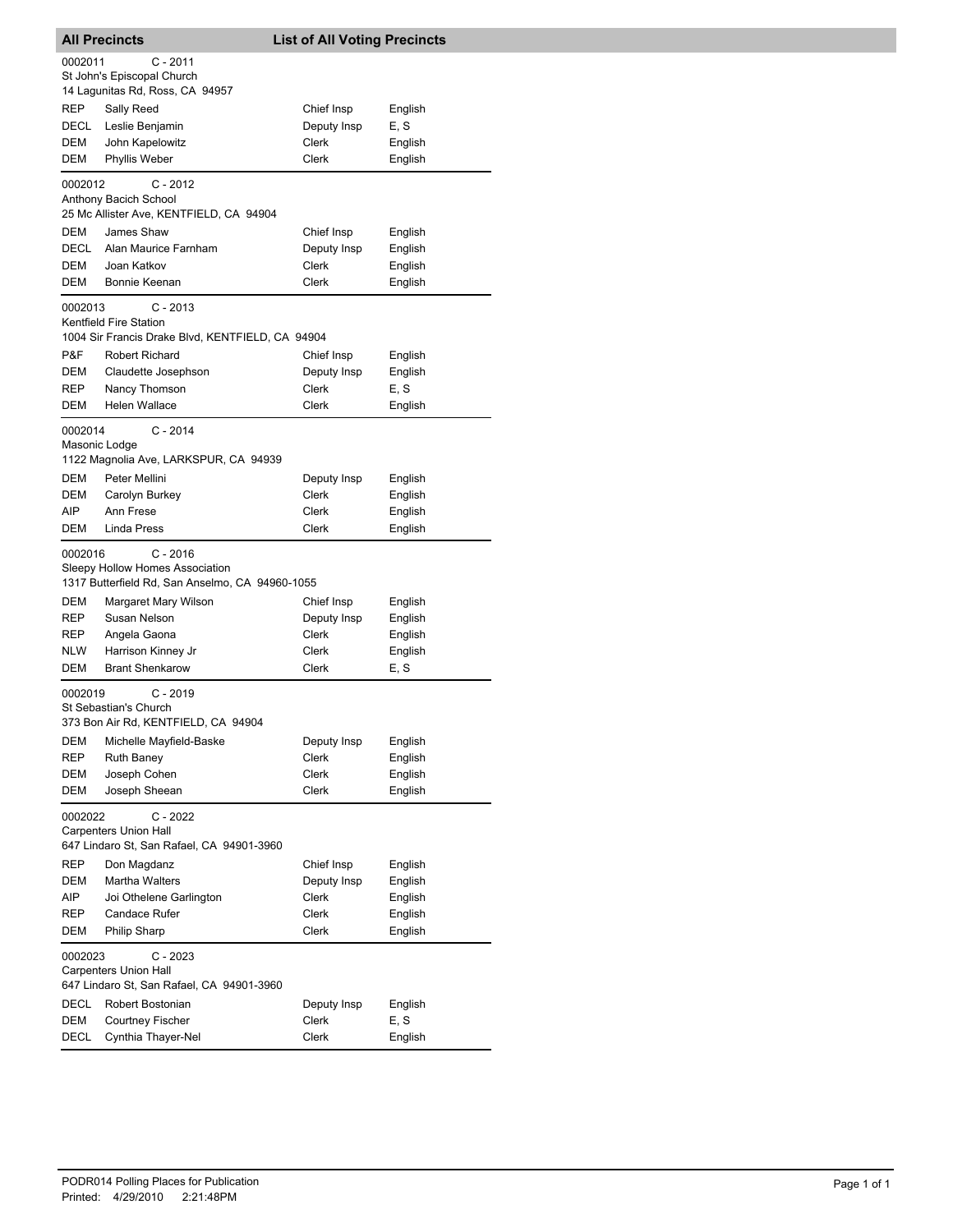|                   | <b>All Precincts</b>                                                                  | <b>List of All Voting Precincts</b> |                    |
|-------------------|---------------------------------------------------------------------------------------|-------------------------------------|--------------------|
| 0002101           | PCT - 2101                                                                            |                                     |                    |
| The Tamalpais     |                                                                                       |                                     |                    |
|                   | 501 Via Casitas, GREENBRAE, CA 94904                                                  |                                     |                    |
| REP               | Norman Schoenstein                                                                    | Chief Insp                          | English            |
| <b>REP</b>        | Geoffrey Jones                                                                        | Deputy Insp                         | English            |
| REP<br>GRN        | Myrna Encinas Pepper                                                                  | Clerk<br>Clerk                      | E, S               |
|                   | Michael Wyman                                                                         |                                     | E, S               |
| 0002102           | PCT - 2102<br>St Sebastian's Church<br>373 Bon Air Rd, KENTFIELD, CA 94904            |                                     |                    |
| DECL              | Joyce Wells                                                                           | Chief Insp                          | English            |
| DEM               | Jean Musgrave                                                                         | Deputy Insp                         | English            |
| REP               | <b>Michael Duffy</b>                                                                  | Clerk                               | English            |
| DEM               | Renee Ruttiman                                                                        | Clerk                               | English            |
| 0002107           | PCT - 2107<br>Larkspur Recreation Department<br>240 Doherty Drive, Larkspur, CA 94939 |                                     |                    |
| DEM               | Edward Wynne Jr                                                                       | Chief Insp                          | English            |
| <b>DEM</b>        | Michael Roller                                                                        | Deputy Insp                         | English            |
| DEM               | <b>Barbe Noyer</b>                                                                    | Clerk                               | English            |
| <b>GRN</b>        | <b>Joel Roller</b>                                                                    | Clerk                               | English            |
| 0002108           | PCT-2108<br>St Patrick's Church                                                       |                                     |                    |
|                   | Magnolia & King Streets, Larkspur, CA 94939-1943                                      |                                     |                    |
| <b>REP</b>        | <b>Robert Gonzalez</b>                                                                | Chief Insp                          | English            |
| LIB               | Henry Black                                                                           | Deputy Insp                         | E, S               |
| DECL              | Gail Connolly                                                                         | Clerk                               | English            |
| REP               | <b>Bruce Dapprich</b>                                                                 | Clerk                               | English            |
| DEM               | Janet Williams                                                                        | Clerk                               | English            |
| 0002109           | PCT - 2109<br>St Patrick's Church                                                     |                                     |                    |
|                   | Magnolia & King Streets, Larkspur, CA 94939-1943                                      |                                     |                    |
| DECL<br>DEM       | Fred Ferroggiaro                                                                      | Deputy Insp<br>Clerk                | English            |
| DEM               | Henry Bacon<br>Roger Reynolds                                                         | Clerk                               | English<br>English |
|                   |                                                                                       |                                     |                    |
| 0002205           | PCT - 2205<br>American Legion Hall<br>120 Veterans Place, SAN ANSELMO, CA 94960       |                                     |                    |
| DEM               | Janet Zeller                                                                          | Chief Insp                          | English            |
| GRN               | Darlene Mc Pherson                                                                    | Deputy Insp                         | English            |
| DEM               | William Coleman                                                                       | Clerk                               | English            |
| DEM               | <b>Cornelius Keane</b>                                                                | Clerk                               | English            |
| DEM               | Joan Lussier                                                                          | Clerk                               | English            |
| 0002206           | PCT - 2206<br>American Legion Hall<br>120 Veterans Place, SAN ANSELMO, CA 94960       |                                     |                    |
| <b>GRN</b>        | Ora Hatheway                                                                          | Deputy Insp                         | English            |
| DEM               | Alfred Lorente Jr                                                                     | Clerk                               | English            |
| AIP               | <b>Allison Mazza</b>                                                                  | Clerk                               | English            |
| DEM               | John Treanor                                                                          | Clerk                               | English            |
| 0002207           | PCT - 2207<br>American Legion Hall                                                    |                                     |                    |
|                   | 120 Veterans Place, SAN ANSELMO, CA 94960                                             |                                     |                    |
| REP               | Louis Baesel                                                                          | Deputy Insp                         | English            |
| DEM<br><b>REP</b> | <b>Barbara Glesener</b><br>Kathleen Sanders                                           | Clerk<br>Clerk                      | English<br>English |
| 0002301           | PCT - 2301                                                                            |                                     |                    |
|                   | Fairfax Women's Club                                                                  |                                     |                    |
|                   | 46 Park Rd, FAIRFAX, CA 94930                                                         |                                     |                    |
| REF               | Patricia Lesavoy                                                                      | Chief Insp                          | English            |
| GRN               | Cindi Darling                                                                         | Deputy Insp                         | English            |
| DECL              | Kenton Sean Daniels                                                                   | Clerk                               | English            |
| <b>REP</b>        | Margot Havel                                                                          | Clerk                               | English            |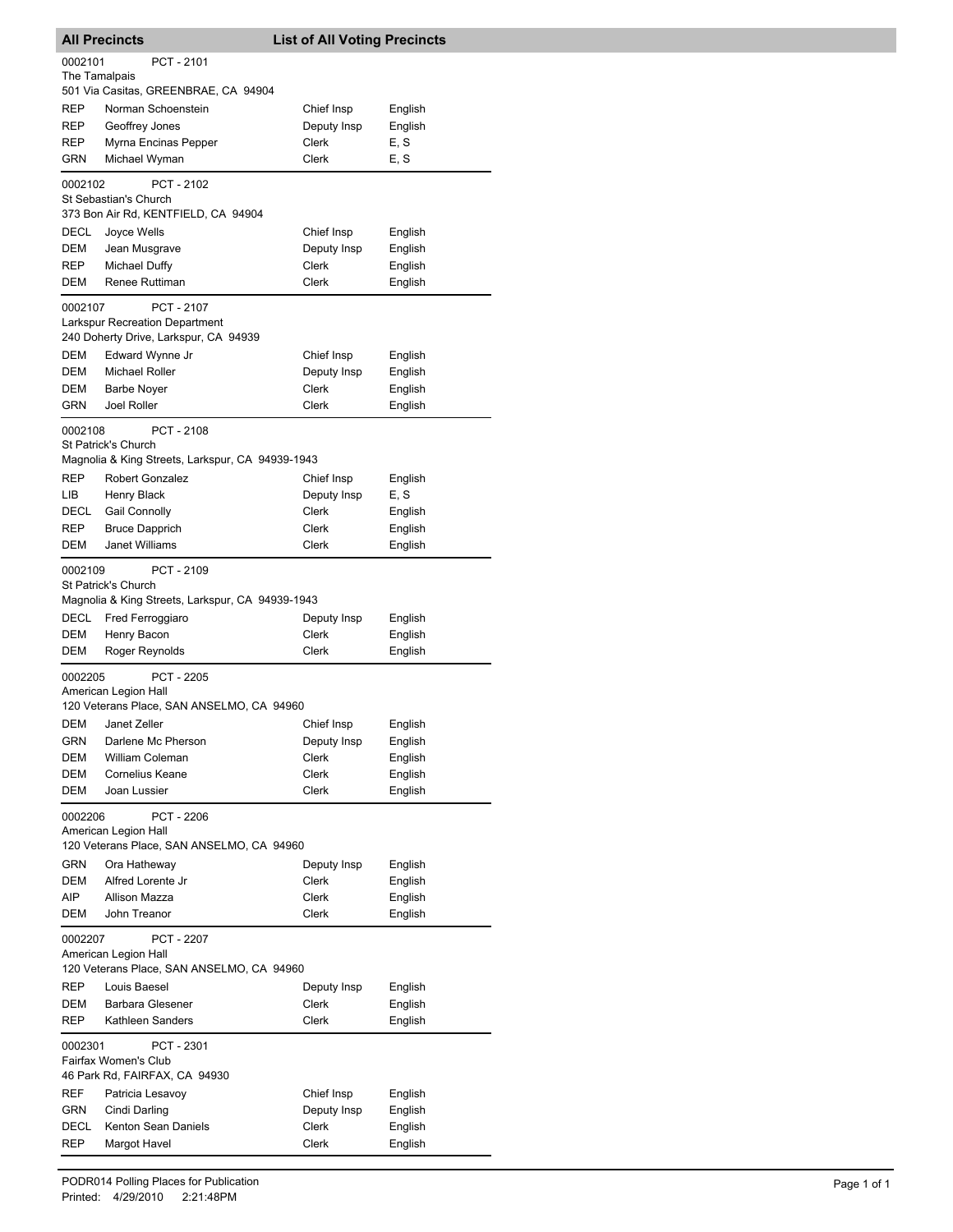| <b>All Precincts</b>            |                                                                                                    | <b>List of All Voting Precincts</b> |                    |  |
|---------------------------------|----------------------------------------------------------------------------------------------------|-------------------------------------|--------------------|--|
| 0002302                         | PCT - 2302<br>Fairfax Women's Club                                                                 |                                     |                    |  |
|                                 | 46 Park Rd, FAIRFAX, CA 94930                                                                      |                                     |                    |  |
| DEM<br>DEM                      | Rebecca Gillespie<br><b>Silver Clark</b>                                                           | Deputy Insp<br>Clerk                | English<br>English |  |
| DEM                             | Robert Davidson                                                                                    | Clerk                               | English            |  |
| DEM                             | Valeri Hood                                                                                        | Clerk                               | English            |  |
| 0002303                         | PCT - 2303                                                                                         |                                     |                    |  |
|                                 | Fairfax Women's Club<br>46 Park Rd, FAIRFAX, CA 94930                                              |                                     |                    |  |
| REP                             | John Blickensderfer                                                                                | Deputy Insp                         | English            |  |
| GRN                             | Mariana Abballo                                                                                    | Clerk                               | English            |  |
| DEM<br>DEM                      | Lynn Relfe<br>Daria Sievers                                                                        | Clerk<br>Clerk                      | English<br>English |  |
|                                 |                                                                                                    |                                     |                    |  |
| 0002304                         | PCT - 2304<br>Fairfax Regional Library<br>2097 Sir Francis Drake Blvd, Fairfax, CA 94930-1115      |                                     |                    |  |
| DEM                             | Joyce Cole                                                                                         | Chief Insp                          | English            |  |
| GRN                             | Rue Burlingham                                                                                     | Deputy Insp                         | English            |  |
| DEM                             | Lorraine Ellie                                                                                     | Clerk                               | English            |  |
| AIP.                            | Floria Oliveira                                                                                    | Clerk                               | English            |  |
| DEM                             | Sara Sacksteder                                                                                    | Clerk                               | English            |  |
| 0002305<br><b>Bennett House</b> | PCT - 2305                                                                                         |                                     |                    |  |
|                                 | 53 Taylor Drive (Claus & Taylor), FAIRFAX, CA 94930                                                |                                     |                    |  |
| DECL                            | Vicki Burns                                                                                        | Deputy Insp                         | English            |  |
| DEM                             | Alan Cumings                                                                                       | Clerk                               | English            |  |
| DECL                            | <b>Kent Essex</b>                                                                                  | Clerk                               | English            |  |
| 0002306<br>Manor School         | PCT - 2306<br>150 Oak Manor Dr, FAIRFAX, CA 94930                                                  |                                     |                    |  |
| DEM                             | Barbara Coler                                                                                      | Chief Insp                          | English            |  |
| <b>DEM</b>                      | Teri Meadows                                                                                       | Deputy Insp                         | English            |  |
| DECL                            | Sally Cavanagh                                                                                     | <b>Clerk</b>                        | English            |  |
|                                 | Mirabai Collamore                                                                                  | Clerk                               | English            |  |
| DEM                             | Adell Freeman                                                                                      | Clerk                               | English            |  |
| 0002402                         | PCT - 2402<br>St John's Episcopal Church                                                           |                                     |                    |  |
|                                 | 14 Lagunitas Rd, Ross, CA 94957                                                                    |                                     |                    |  |
| REP                             | Marty Bautista                                                                                     | Deputy Insp                         | English            |  |
| DEM                             | Carol Freedman                                                                                     | Clerk                               | English            |  |
| REP                             | <b>Shelley Winn</b>                                                                                | Clerk                               | English            |  |
| 0002601                         | <b>PCT - 2601</b><br>Sleepy Hollow Presbyterian Church<br>100 Tarry Rd, San Anselmo, CA 94960-1066 |                                     |                    |  |
| REP                             | Constance Berto                                                                                    | Chief Insp                          | E, S               |  |
| REP                             | Patricia Ehrhart                                                                                   | Deputy Insp                         | English            |  |
| REP                             | <b>Colleen Harpst</b>                                                                              | Clerk                               | English            |  |
| DECL                            | Joan Jacks                                                                                         | Clerk                               | English            |  |
| REP                             | Audrey La Belle                                                                                    | Clerk                               | English            |  |
| 0002701<br>Manor School         | PCT - 2701                                                                                         |                                     |                    |  |
| REP                             | 150 Oak Manor Dr, FAIRFAX, CA 94930<br>Marcia Dunn                                                 | Deputy Insp                         | English            |  |
| 0002902                         | PCT - 2902                                                                                         |                                     |                    |  |
|                                 | San Rafael Community Center<br>618 B St, SAN RAFAEL, CA 94901                                      |                                     |                    |  |
| DEM                             | William Dagg                                                                                       | Chief Insp                          | English            |  |
| DEM                             | Laura Collins                                                                                      | Deputy Insp                         | English            |  |
| REP                             | <b>Richard Belch</b>                                                                               | Clerk                               | English            |  |
| DEM                             | Roberta Kemp                                                                                       | Clerk                               | English            |  |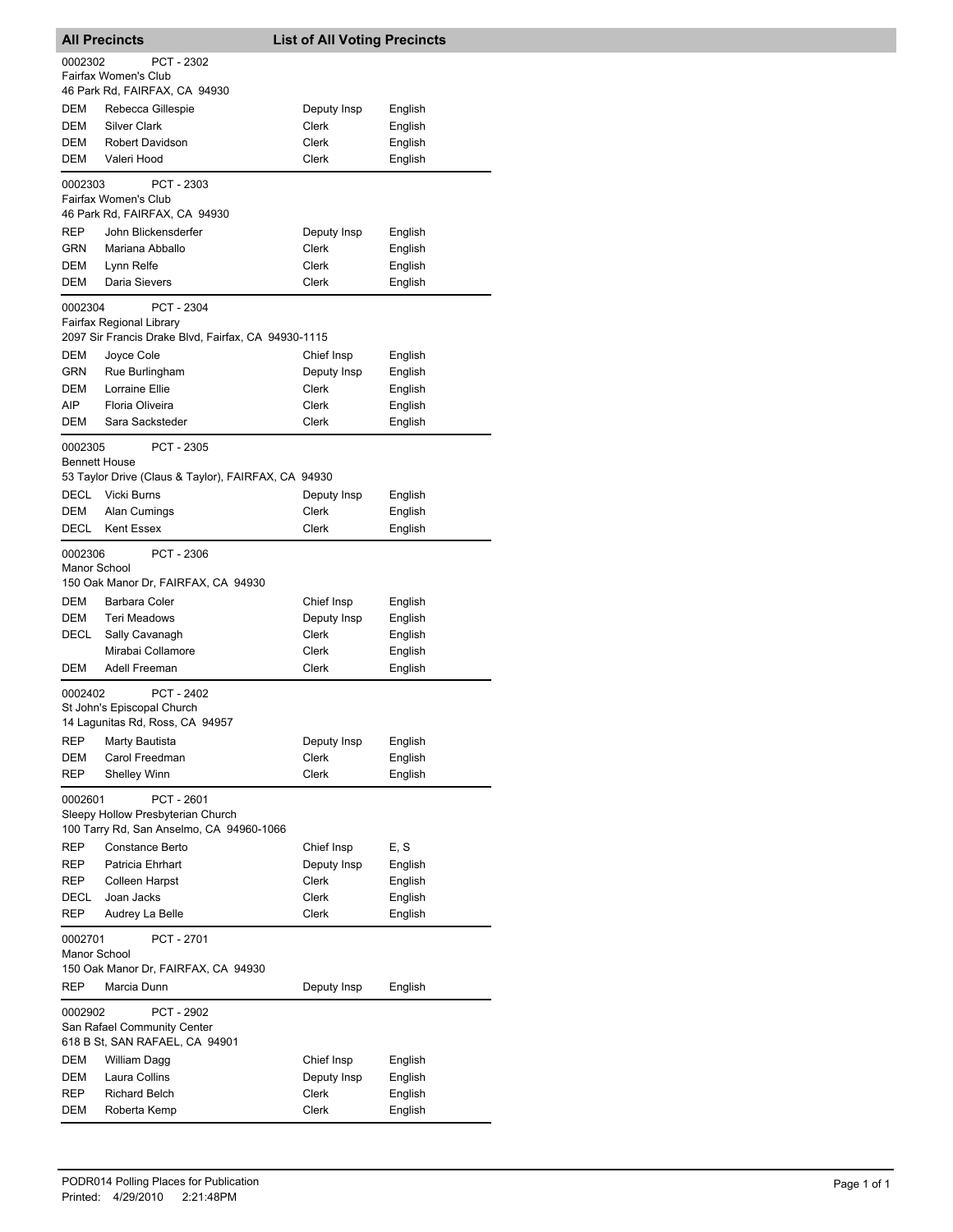| 0002907<br>PCT - 2907<br>First Presbyterian Church<br>1510 5th Ave, San Rafael, CA 94901<br><b>DEM</b><br><b>Barnett Bando</b><br>Deputy Insp<br>English<br>Clerk<br>DEM<br>English<br>Madeleine Devlin<br><b>Clerk</b><br>REP<br><b>Ethel A Medvic</b><br>English<br>PCT - 2908<br>0002908<br>San Rafael Community Center<br>618 B St, SAN RAFAEL, CA 94901<br>DECL<br>Stephen J Parker<br>Deputy Insp<br>English<br>DEM<br>Susan Erin<br>Clerk<br>English<br>Lester Foote<br>REP<br><b>Clerk</b><br>English<br>0003001<br>$C - 3001$<br>Sausalito Women's Club<br>120 Central Ave, Sausalito, CA 94965<br>DEM<br>Louise Dzimian<br>Chief Insp<br>English<br>DEM<br>Deputy Insp<br>Aaron Falkenbach<br>English<br>DEM<br>Clerk<br>English<br>Joseph Jeremy<br>DEM<br>Mary Jane Westphal<br>Clerk<br>English<br>$C - 3002$<br>0003002<br>Star Of Sea Catholic Church<br>180 Harrison Ave, SAUSALITO, CA 94965<br>REP<br>Chief Insp<br>Marie Farley<br>English<br>REP<br>Jean Comerford<br>Deputy Insp<br>English<br>AIP<br>Mary Christman-Phelps<br>Clerk<br>English<br>DECL<br>Mark Joseph Hagan<br>Clerk<br>English<br>DEM<br>Marijo Racciatti<br>Clerk<br>English<br>0003003<br>$C - 3003$<br>Mill Valley Community Ctr<br>180 Camino Alto, Mill Valley, CA 94941-4603<br>DEM<br><b>Frank Luederitz</b><br>Chief Insp<br>English<br>REP<br>Elinor Franchetti<br>Deputy Insp<br>English<br><b>Brittany Taylor Bonstin</b><br>Clerk<br>English<br>Barbara Merino<br>Clerk<br>English<br>DEM<br>Renee Ward<br><b>REP</b><br>Clerk<br>English<br>$C - 3004$<br>0003004<br>Sewerage Agency Of So Marin<br>450 Sycamore Ave, Mill Valley, CA 94941-2232<br>GRN Mark Williamson<br>English<br>Chief Insp<br>Deputy Insp<br>DEM<br>Amy Andrews<br>English<br>DECL<br>Dorothy Bray<br><b>Clerk</b><br>English<br><b>REP</b><br>Paul Meade<br>Clerk<br>English<br>$C - 3005$<br>0003005<br>Episcopal Church Of Our Savior<br>10 Old Mill St, MILL VALLEY, CA 94941<br>DEM<br><b>Frances Wolff</b><br>Chief Insp<br>English<br>DEM<br>Deputy Insp<br>English<br>Stan Mazzas<br>Clerk<br>DEM<br><b>Marianne Pelet</b><br>English<br>REP<br>Ronald Schafer<br>Clerk<br>English<br>0003006<br>$C - 3006$<br>Our Lady Of Mt Carmel Church<br>3 Oakdale Ave, MILL VALLEY, CA 94941<br>DEM<br>Phillip Vizcarra<br>Deputy Insp<br>English<br>DEM<br>Pierre Jacot<br>Clerk<br>English<br>DEM<br>Cassandra Mani<br>Clerk<br>English<br>0003007<br>C - 3007<br>Mill Valley Community Ctr<br>180 Camino Alto, Mill Valley, CA 94941-4603<br>DEM<br>Sandra Lamke<br>Deputy Insp<br>English<br>DEM<br>Jerome Kirkpatrick<br>Clerk<br>English<br>DECL<br>Cheryl Rice<br>Clerk<br>English<br>DEM<br><b>Martin Russell</b><br>Clerk<br>English | <b>All Precincts</b> |  | <b>List of All Voting Precincts</b> |  |  |
|------------------------------------------------------------------------------------------------------------------------------------------------------------------------------------------------------------------------------------------------------------------------------------------------------------------------------------------------------------------------------------------------------------------------------------------------------------------------------------------------------------------------------------------------------------------------------------------------------------------------------------------------------------------------------------------------------------------------------------------------------------------------------------------------------------------------------------------------------------------------------------------------------------------------------------------------------------------------------------------------------------------------------------------------------------------------------------------------------------------------------------------------------------------------------------------------------------------------------------------------------------------------------------------------------------------------------------------------------------------------------------------------------------------------------------------------------------------------------------------------------------------------------------------------------------------------------------------------------------------------------------------------------------------------------------------------------------------------------------------------------------------------------------------------------------------------------------------------------------------------------------------------------------------------------------------------------------------------------------------------------------------------------------------------------------------------------------------------------------------------------------------------------------------------------------------------------------------------------------------------------------------------------------------------------------------------------------------------------------------------------------------------------------------------------------------------------------------------------------------------------------------------------------------------------------------------------------------------------------------------------------------------------------------------------------------------------------------------|----------------------|--|-------------------------------------|--|--|
|                                                                                                                                                                                                                                                                                                                                                                                                                                                                                                                                                                                                                                                                                                                                                                                                                                                                                                                                                                                                                                                                                                                                                                                                                                                                                                                                                                                                                                                                                                                                                                                                                                                                                                                                                                                                                                                                                                                                                                                                                                                                                                                                                                                                                                                                                                                                                                                                                                                                                                                                                                                                                                                                                                                        |                      |  |                                     |  |  |
|                                                                                                                                                                                                                                                                                                                                                                                                                                                                                                                                                                                                                                                                                                                                                                                                                                                                                                                                                                                                                                                                                                                                                                                                                                                                                                                                                                                                                                                                                                                                                                                                                                                                                                                                                                                                                                                                                                                                                                                                                                                                                                                                                                                                                                                                                                                                                                                                                                                                                                                                                                                                                                                                                                                        |                      |  |                                     |  |  |
|                                                                                                                                                                                                                                                                                                                                                                                                                                                                                                                                                                                                                                                                                                                                                                                                                                                                                                                                                                                                                                                                                                                                                                                                                                                                                                                                                                                                                                                                                                                                                                                                                                                                                                                                                                                                                                                                                                                                                                                                                                                                                                                                                                                                                                                                                                                                                                                                                                                                                                                                                                                                                                                                                                                        |                      |  |                                     |  |  |
|                                                                                                                                                                                                                                                                                                                                                                                                                                                                                                                                                                                                                                                                                                                                                                                                                                                                                                                                                                                                                                                                                                                                                                                                                                                                                                                                                                                                                                                                                                                                                                                                                                                                                                                                                                                                                                                                                                                                                                                                                                                                                                                                                                                                                                                                                                                                                                                                                                                                                                                                                                                                                                                                                                                        |                      |  |                                     |  |  |
|                                                                                                                                                                                                                                                                                                                                                                                                                                                                                                                                                                                                                                                                                                                                                                                                                                                                                                                                                                                                                                                                                                                                                                                                                                                                                                                                                                                                                                                                                                                                                                                                                                                                                                                                                                                                                                                                                                                                                                                                                                                                                                                                                                                                                                                                                                                                                                                                                                                                                                                                                                                                                                                                                                                        |                      |  |                                     |  |  |
|                                                                                                                                                                                                                                                                                                                                                                                                                                                                                                                                                                                                                                                                                                                                                                                                                                                                                                                                                                                                                                                                                                                                                                                                                                                                                                                                                                                                                                                                                                                                                                                                                                                                                                                                                                                                                                                                                                                                                                                                                                                                                                                                                                                                                                                                                                                                                                                                                                                                                                                                                                                                                                                                                                                        |                      |  |                                     |  |  |
|                                                                                                                                                                                                                                                                                                                                                                                                                                                                                                                                                                                                                                                                                                                                                                                                                                                                                                                                                                                                                                                                                                                                                                                                                                                                                                                                                                                                                                                                                                                                                                                                                                                                                                                                                                                                                                                                                                                                                                                                                                                                                                                                                                                                                                                                                                                                                                                                                                                                                                                                                                                                                                                                                                                        |                      |  |                                     |  |  |
|                                                                                                                                                                                                                                                                                                                                                                                                                                                                                                                                                                                                                                                                                                                                                                                                                                                                                                                                                                                                                                                                                                                                                                                                                                                                                                                                                                                                                                                                                                                                                                                                                                                                                                                                                                                                                                                                                                                                                                                                                                                                                                                                                                                                                                                                                                                                                                                                                                                                                                                                                                                                                                                                                                                        |                      |  |                                     |  |  |
|                                                                                                                                                                                                                                                                                                                                                                                                                                                                                                                                                                                                                                                                                                                                                                                                                                                                                                                                                                                                                                                                                                                                                                                                                                                                                                                                                                                                                                                                                                                                                                                                                                                                                                                                                                                                                                                                                                                                                                                                                                                                                                                                                                                                                                                                                                                                                                                                                                                                                                                                                                                                                                                                                                                        |                      |  |                                     |  |  |
|                                                                                                                                                                                                                                                                                                                                                                                                                                                                                                                                                                                                                                                                                                                                                                                                                                                                                                                                                                                                                                                                                                                                                                                                                                                                                                                                                                                                                                                                                                                                                                                                                                                                                                                                                                                                                                                                                                                                                                                                                                                                                                                                                                                                                                                                                                                                                                                                                                                                                                                                                                                                                                                                                                                        |                      |  |                                     |  |  |
|                                                                                                                                                                                                                                                                                                                                                                                                                                                                                                                                                                                                                                                                                                                                                                                                                                                                                                                                                                                                                                                                                                                                                                                                                                                                                                                                                                                                                                                                                                                                                                                                                                                                                                                                                                                                                                                                                                                                                                                                                                                                                                                                                                                                                                                                                                                                                                                                                                                                                                                                                                                                                                                                                                                        |                      |  |                                     |  |  |
|                                                                                                                                                                                                                                                                                                                                                                                                                                                                                                                                                                                                                                                                                                                                                                                                                                                                                                                                                                                                                                                                                                                                                                                                                                                                                                                                                                                                                                                                                                                                                                                                                                                                                                                                                                                                                                                                                                                                                                                                                                                                                                                                                                                                                                                                                                                                                                                                                                                                                                                                                                                                                                                                                                                        |                      |  |                                     |  |  |
|                                                                                                                                                                                                                                                                                                                                                                                                                                                                                                                                                                                                                                                                                                                                                                                                                                                                                                                                                                                                                                                                                                                                                                                                                                                                                                                                                                                                                                                                                                                                                                                                                                                                                                                                                                                                                                                                                                                                                                                                                                                                                                                                                                                                                                                                                                                                                                                                                                                                                                                                                                                                                                                                                                                        |                      |  |                                     |  |  |
|                                                                                                                                                                                                                                                                                                                                                                                                                                                                                                                                                                                                                                                                                                                                                                                                                                                                                                                                                                                                                                                                                                                                                                                                                                                                                                                                                                                                                                                                                                                                                                                                                                                                                                                                                                                                                                                                                                                                                                                                                                                                                                                                                                                                                                                                                                                                                                                                                                                                                                                                                                                                                                                                                                                        |                      |  |                                     |  |  |
|                                                                                                                                                                                                                                                                                                                                                                                                                                                                                                                                                                                                                                                                                                                                                                                                                                                                                                                                                                                                                                                                                                                                                                                                                                                                                                                                                                                                                                                                                                                                                                                                                                                                                                                                                                                                                                                                                                                                                                                                                                                                                                                                                                                                                                                                                                                                                                                                                                                                                                                                                                                                                                                                                                                        |                      |  |                                     |  |  |
|                                                                                                                                                                                                                                                                                                                                                                                                                                                                                                                                                                                                                                                                                                                                                                                                                                                                                                                                                                                                                                                                                                                                                                                                                                                                                                                                                                                                                                                                                                                                                                                                                                                                                                                                                                                                                                                                                                                                                                                                                                                                                                                                                                                                                                                                                                                                                                                                                                                                                                                                                                                                                                                                                                                        |                      |  |                                     |  |  |
|                                                                                                                                                                                                                                                                                                                                                                                                                                                                                                                                                                                                                                                                                                                                                                                                                                                                                                                                                                                                                                                                                                                                                                                                                                                                                                                                                                                                                                                                                                                                                                                                                                                                                                                                                                                                                                                                                                                                                                                                                                                                                                                                                                                                                                                                                                                                                                                                                                                                                                                                                                                                                                                                                                                        |                      |  |                                     |  |  |
|                                                                                                                                                                                                                                                                                                                                                                                                                                                                                                                                                                                                                                                                                                                                                                                                                                                                                                                                                                                                                                                                                                                                                                                                                                                                                                                                                                                                                                                                                                                                                                                                                                                                                                                                                                                                                                                                                                                                                                                                                                                                                                                                                                                                                                                                                                                                                                                                                                                                                                                                                                                                                                                                                                                        |                      |  |                                     |  |  |
|                                                                                                                                                                                                                                                                                                                                                                                                                                                                                                                                                                                                                                                                                                                                                                                                                                                                                                                                                                                                                                                                                                                                                                                                                                                                                                                                                                                                                                                                                                                                                                                                                                                                                                                                                                                                                                                                                                                                                                                                                                                                                                                                                                                                                                                                                                                                                                                                                                                                                                                                                                                                                                                                                                                        |                      |  |                                     |  |  |
|                                                                                                                                                                                                                                                                                                                                                                                                                                                                                                                                                                                                                                                                                                                                                                                                                                                                                                                                                                                                                                                                                                                                                                                                                                                                                                                                                                                                                                                                                                                                                                                                                                                                                                                                                                                                                                                                                                                                                                                                                                                                                                                                                                                                                                                                                                                                                                                                                                                                                                                                                                                                                                                                                                                        |                      |  |                                     |  |  |
|                                                                                                                                                                                                                                                                                                                                                                                                                                                                                                                                                                                                                                                                                                                                                                                                                                                                                                                                                                                                                                                                                                                                                                                                                                                                                                                                                                                                                                                                                                                                                                                                                                                                                                                                                                                                                                                                                                                                                                                                                                                                                                                                                                                                                                                                                                                                                                                                                                                                                                                                                                                                                                                                                                                        |                      |  |                                     |  |  |
|                                                                                                                                                                                                                                                                                                                                                                                                                                                                                                                                                                                                                                                                                                                                                                                                                                                                                                                                                                                                                                                                                                                                                                                                                                                                                                                                                                                                                                                                                                                                                                                                                                                                                                                                                                                                                                                                                                                                                                                                                                                                                                                                                                                                                                                                                                                                                                                                                                                                                                                                                                                                                                                                                                                        |                      |  |                                     |  |  |
|                                                                                                                                                                                                                                                                                                                                                                                                                                                                                                                                                                                                                                                                                                                                                                                                                                                                                                                                                                                                                                                                                                                                                                                                                                                                                                                                                                                                                                                                                                                                                                                                                                                                                                                                                                                                                                                                                                                                                                                                                                                                                                                                                                                                                                                                                                                                                                                                                                                                                                                                                                                                                                                                                                                        |                      |  |                                     |  |  |
|                                                                                                                                                                                                                                                                                                                                                                                                                                                                                                                                                                                                                                                                                                                                                                                                                                                                                                                                                                                                                                                                                                                                                                                                                                                                                                                                                                                                                                                                                                                                                                                                                                                                                                                                                                                                                                                                                                                                                                                                                                                                                                                                                                                                                                                                                                                                                                                                                                                                                                                                                                                                                                                                                                                        |                      |  |                                     |  |  |
|                                                                                                                                                                                                                                                                                                                                                                                                                                                                                                                                                                                                                                                                                                                                                                                                                                                                                                                                                                                                                                                                                                                                                                                                                                                                                                                                                                                                                                                                                                                                                                                                                                                                                                                                                                                                                                                                                                                                                                                                                                                                                                                                                                                                                                                                                                                                                                                                                                                                                                                                                                                                                                                                                                                        |                      |  |                                     |  |  |
|                                                                                                                                                                                                                                                                                                                                                                                                                                                                                                                                                                                                                                                                                                                                                                                                                                                                                                                                                                                                                                                                                                                                                                                                                                                                                                                                                                                                                                                                                                                                                                                                                                                                                                                                                                                                                                                                                                                                                                                                                                                                                                                                                                                                                                                                                                                                                                                                                                                                                                                                                                                                                                                                                                                        |                      |  |                                     |  |  |
|                                                                                                                                                                                                                                                                                                                                                                                                                                                                                                                                                                                                                                                                                                                                                                                                                                                                                                                                                                                                                                                                                                                                                                                                                                                                                                                                                                                                                                                                                                                                                                                                                                                                                                                                                                                                                                                                                                                                                                                                                                                                                                                                                                                                                                                                                                                                                                                                                                                                                                                                                                                                                                                                                                                        |                      |  |                                     |  |  |
|                                                                                                                                                                                                                                                                                                                                                                                                                                                                                                                                                                                                                                                                                                                                                                                                                                                                                                                                                                                                                                                                                                                                                                                                                                                                                                                                                                                                                                                                                                                                                                                                                                                                                                                                                                                                                                                                                                                                                                                                                                                                                                                                                                                                                                                                                                                                                                                                                                                                                                                                                                                                                                                                                                                        |                      |  |                                     |  |  |
|                                                                                                                                                                                                                                                                                                                                                                                                                                                                                                                                                                                                                                                                                                                                                                                                                                                                                                                                                                                                                                                                                                                                                                                                                                                                                                                                                                                                                                                                                                                                                                                                                                                                                                                                                                                                                                                                                                                                                                                                                                                                                                                                                                                                                                                                                                                                                                                                                                                                                                                                                                                                                                                                                                                        |                      |  |                                     |  |  |
|                                                                                                                                                                                                                                                                                                                                                                                                                                                                                                                                                                                                                                                                                                                                                                                                                                                                                                                                                                                                                                                                                                                                                                                                                                                                                                                                                                                                                                                                                                                                                                                                                                                                                                                                                                                                                                                                                                                                                                                                                                                                                                                                                                                                                                                                                                                                                                                                                                                                                                                                                                                                                                                                                                                        |                      |  |                                     |  |  |
|                                                                                                                                                                                                                                                                                                                                                                                                                                                                                                                                                                                                                                                                                                                                                                                                                                                                                                                                                                                                                                                                                                                                                                                                                                                                                                                                                                                                                                                                                                                                                                                                                                                                                                                                                                                                                                                                                                                                                                                                                                                                                                                                                                                                                                                                                                                                                                                                                                                                                                                                                                                                                                                                                                                        |                      |  |                                     |  |  |
|                                                                                                                                                                                                                                                                                                                                                                                                                                                                                                                                                                                                                                                                                                                                                                                                                                                                                                                                                                                                                                                                                                                                                                                                                                                                                                                                                                                                                                                                                                                                                                                                                                                                                                                                                                                                                                                                                                                                                                                                                                                                                                                                                                                                                                                                                                                                                                                                                                                                                                                                                                                                                                                                                                                        |                      |  |                                     |  |  |
|                                                                                                                                                                                                                                                                                                                                                                                                                                                                                                                                                                                                                                                                                                                                                                                                                                                                                                                                                                                                                                                                                                                                                                                                                                                                                                                                                                                                                                                                                                                                                                                                                                                                                                                                                                                                                                                                                                                                                                                                                                                                                                                                                                                                                                                                                                                                                                                                                                                                                                                                                                                                                                                                                                                        |                      |  |                                     |  |  |
|                                                                                                                                                                                                                                                                                                                                                                                                                                                                                                                                                                                                                                                                                                                                                                                                                                                                                                                                                                                                                                                                                                                                                                                                                                                                                                                                                                                                                                                                                                                                                                                                                                                                                                                                                                                                                                                                                                                                                                                                                                                                                                                                                                                                                                                                                                                                                                                                                                                                                                                                                                                                                                                                                                                        |                      |  |                                     |  |  |
|                                                                                                                                                                                                                                                                                                                                                                                                                                                                                                                                                                                                                                                                                                                                                                                                                                                                                                                                                                                                                                                                                                                                                                                                                                                                                                                                                                                                                                                                                                                                                                                                                                                                                                                                                                                                                                                                                                                                                                                                                                                                                                                                                                                                                                                                                                                                                                                                                                                                                                                                                                                                                                                                                                                        |                      |  |                                     |  |  |
|                                                                                                                                                                                                                                                                                                                                                                                                                                                                                                                                                                                                                                                                                                                                                                                                                                                                                                                                                                                                                                                                                                                                                                                                                                                                                                                                                                                                                                                                                                                                                                                                                                                                                                                                                                                                                                                                                                                                                                                                                                                                                                                                                                                                                                                                                                                                                                                                                                                                                                                                                                                                                                                                                                                        |                      |  |                                     |  |  |
|                                                                                                                                                                                                                                                                                                                                                                                                                                                                                                                                                                                                                                                                                                                                                                                                                                                                                                                                                                                                                                                                                                                                                                                                                                                                                                                                                                                                                                                                                                                                                                                                                                                                                                                                                                                                                                                                                                                                                                                                                                                                                                                                                                                                                                                                                                                                                                                                                                                                                                                                                                                                                                                                                                                        |                      |  |                                     |  |  |
|                                                                                                                                                                                                                                                                                                                                                                                                                                                                                                                                                                                                                                                                                                                                                                                                                                                                                                                                                                                                                                                                                                                                                                                                                                                                                                                                                                                                                                                                                                                                                                                                                                                                                                                                                                                                                                                                                                                                                                                                                                                                                                                                                                                                                                                                                                                                                                                                                                                                                                                                                                                                                                                                                                                        |                      |  |                                     |  |  |
|                                                                                                                                                                                                                                                                                                                                                                                                                                                                                                                                                                                                                                                                                                                                                                                                                                                                                                                                                                                                                                                                                                                                                                                                                                                                                                                                                                                                                                                                                                                                                                                                                                                                                                                                                                                                                                                                                                                                                                                                                                                                                                                                                                                                                                                                                                                                                                                                                                                                                                                                                                                                                                                                                                                        |                      |  |                                     |  |  |
|                                                                                                                                                                                                                                                                                                                                                                                                                                                                                                                                                                                                                                                                                                                                                                                                                                                                                                                                                                                                                                                                                                                                                                                                                                                                                                                                                                                                                                                                                                                                                                                                                                                                                                                                                                                                                                                                                                                                                                                                                                                                                                                                                                                                                                                                                                                                                                                                                                                                                                                                                                                                                                                                                                                        |                      |  |                                     |  |  |
|                                                                                                                                                                                                                                                                                                                                                                                                                                                                                                                                                                                                                                                                                                                                                                                                                                                                                                                                                                                                                                                                                                                                                                                                                                                                                                                                                                                                                                                                                                                                                                                                                                                                                                                                                                                                                                                                                                                                                                                                                                                                                                                                                                                                                                                                                                                                                                                                                                                                                                                                                                                                                                                                                                                        |                      |  |                                     |  |  |
|                                                                                                                                                                                                                                                                                                                                                                                                                                                                                                                                                                                                                                                                                                                                                                                                                                                                                                                                                                                                                                                                                                                                                                                                                                                                                                                                                                                                                                                                                                                                                                                                                                                                                                                                                                                                                                                                                                                                                                                                                                                                                                                                                                                                                                                                                                                                                                                                                                                                                                                                                                                                                                                                                                                        |                      |  |                                     |  |  |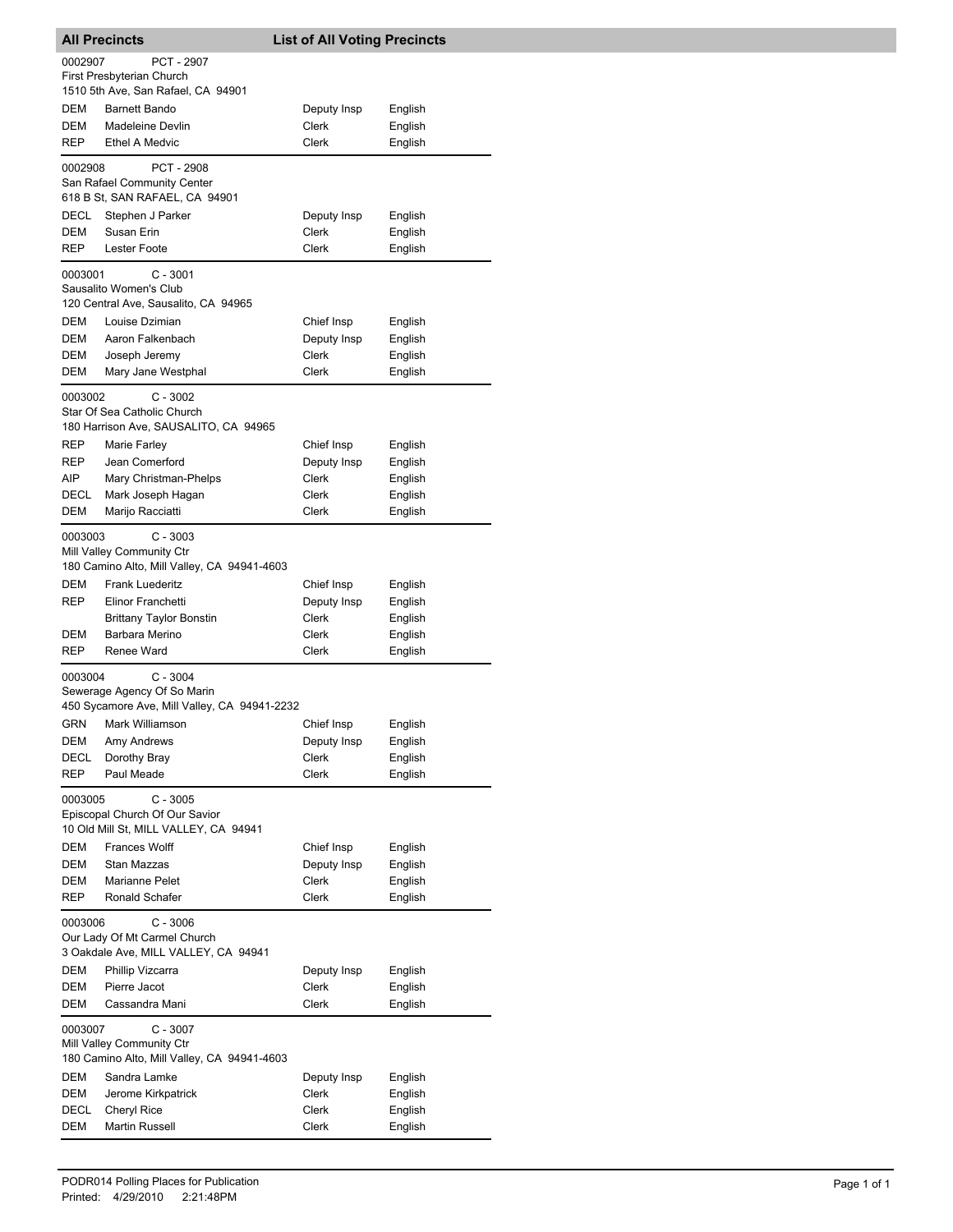|                        | All Precincts                                                              | <b>List of All Voting Precincts</b> |                    |
|------------------------|----------------------------------------------------------------------------|-------------------------------------|--------------------|
| 0003008                | $C - 3008$                                                                 |                                     |                    |
|                        | Mill Valley Community Ctr                                                  |                                     |                    |
|                        | 180 Camino Alto, Mill Valley, CA 94941-4603                                |                                     |                    |
| DEM                    | Morgan Smith                                                               | Deputy Insp                         | English            |
| REP                    | Ursula Kerr                                                                | Clerk                               | English            |
| DECL                   | <b>Shirley Rogers Trimble</b>                                              | Clerk                               | English            |
|                        |                                                                            |                                     |                    |
| 0003009                | $C - 3009$                                                                 |                                     |                    |
| <b>Bel Aire School</b> |                                                                            |                                     |                    |
|                        | 277 Karen Way, TIBURON, CA 94920                                           |                                     |                    |
| REP                    | Roy Benvenuti                                                              | Chief Insp                          | English            |
| REP                    | Sue Benvenuti                                                              | Deputy Insp                         | English            |
| DECL                   | Glenn Felton                                                               | Clerk                               | English            |
| REP                    | Ramon Truman                                                               | Clerk                               | English            |
| 0003010                | $C - 3010$                                                                 |                                     |                    |
|                        | <b>Tam Valley Community Ctr</b>                                            |                                     |                    |
|                        | 203 Marin Ave, Mill Valley, CA 94941-4068                                  |                                     |                    |
| DEM                    | Lynn Eichinger                                                             | Chief Insp                          | English            |
| DEM                    | Joann Mannion                                                              | Deputy Insp                         | English            |
| DEM                    | Robert Mc Cully                                                            | Clerk                               | English            |
| REP                    | Donald Potter                                                              | Clerk                               | English            |
| DEM                    | Sheila Whittle                                                             | Clerk                               | English            |
|                        |                                                                            |                                     |                    |
| 0003011                | $C - 3011$<br>Almonte Improvement Club                                     |                                     |                    |
|                        | Almonte & Wisteria Way, Mill Valley, CA 94941-4138                         |                                     |                    |
| <b>REP</b>             | David Porter Jones                                                         | Chief Insp                          |                    |
|                        |                                                                            |                                     | English            |
| DEM                    | Linda Appleby                                                              | Deputy Insp<br><b>Clerk</b>         | E, S               |
| <b>REP</b>             | Fredericka Cobey                                                           |                                     | English            |
| DEM                    | James Hill                                                                 | Clerk                               | English            |
| 0003012                | $C - 3012$                                                                 |                                     |                    |
|                        | Tam Valley Community Ctr                                                   |                                     |                    |
|                        | 203 Marin Ave, Mill Valley, CA 94941-4068                                  |                                     |                    |
| DEM                    | James Adams                                                                | Deputy Insp                         | English            |
| REP                    | Byron Fox                                                                  | Clerk                               | English            |
| DECL                   | Paulette Lueke                                                             | Clerk                               | English            |
| DEM                    | Lawrence Wells                                                             | Clerk                               | E, S               |
| 0003013                | $C - 3013$                                                                 |                                     |                    |
|                        | Almonte Improvement Club                                                   |                                     |                    |
|                        | Almonte & Wisteria Way, Mill Valley, CA 94941-4138                         |                                     |                    |
| DEM                    | <b>Hillair Bell</b>                                                        | Deputy Insp                         |                    |
| DEM                    | Mary Herr                                                                  | Clerk                               | English<br>English |
|                        |                                                                            |                                     |                    |
| DECL                   | Margaret Jett                                                              | Clerk                               | English            |
| NLW                    | <b>Frederick Smith</b>                                                     | Clerk                               | English            |
| 0003014                | $C - 3014$                                                                 |                                     |                    |
|                        | Marguerita C. Johnson Senior Center                                        |                                     |                    |
|                        | 640 Drake Ave, Marin City, CA 94965                                        |                                     |                    |
| DEM                    | Dodie Goldberg                                                             | Deputy Insp                         | English            |
| DEM                    | Donald Haaga                                                               | Clerk                               | English            |
| DEM                    | <b>Monica Merkins</b>                                                      | <b>Clerk</b>                        | E, S               |
| DEM                    | Ann T Nguyen-Do                                                            | Clerk                               | E, V               |
|                        |                                                                            |                                     |                    |
| 0003015                | $C - 3015$                                                                 |                                     |                    |
|                        | <b>Strawberry Shores Office</b><br>111 Seminary Dr., MILL VALLEY, CA 94941 |                                     |                    |
|                        |                                                                            |                                     |                    |
| DEM                    | <b>Arnold Gallegos</b>                                                     | Chief Insp                          | E, S               |
| DEM                    | James Davenport                                                            | Deputy Insp                         | English            |
| DECL                   | Beverly Kern                                                               | Clerk                               | English            |
| REP                    | Susan Murphy                                                               | Clerk                               | English            |
| 0003016                | C - 3016                                                                   |                                     |                    |
|                        | So Marin Fire Protection Dist                                              |                                     |                    |
|                        | 308 Reed Blvd, MILL VALLEY, CA 94941                                       |                                     |                    |
| <b>GRN</b>             | lan Roth                                                                   | Chief Insp                          | English            |
| DEM                    | Edward William Tuescher Jr                                                 | Deputy Insp                         | English            |
| DEM                    | Gloria Di Biase                                                            | Clerk                               | English            |
| REP                    | Bahram Khamjani                                                            | Clerk                               | English            |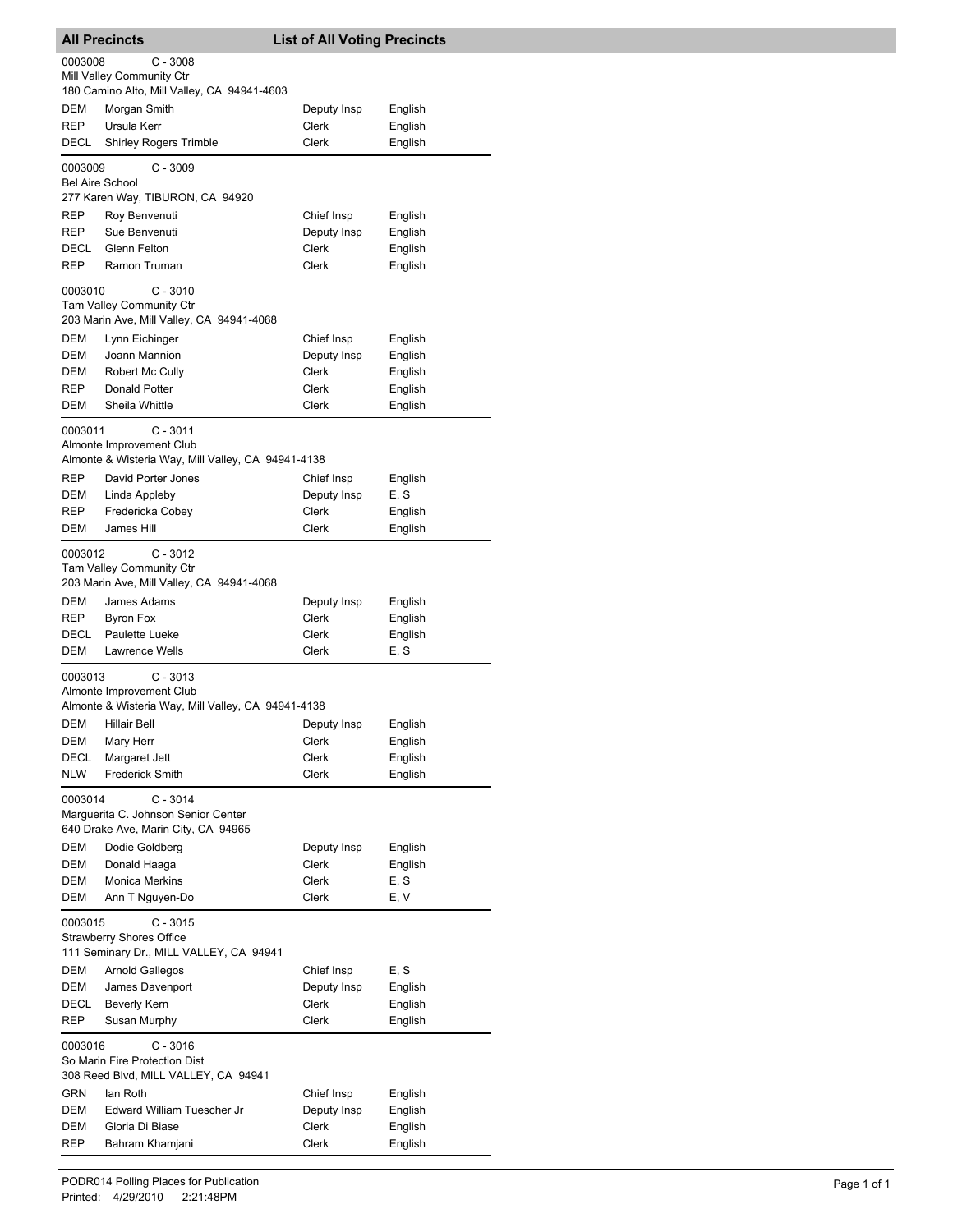| <b>All Precincts</b> |                                                                                      | <b>List of All Voting Precincts</b> |  |  |
|----------------------|--------------------------------------------------------------------------------------|-------------------------------------|--|--|
| 0003018              | $C - 3018$<br>Shepherd Of Hills Lutheran Church<br>9 Shepherd Way, TIBURON, CA 94920 |                                     |  |  |
| <b>REP</b>           | Eleanor Darroche                                                                     | Deputy Insp<br>English              |  |  |
| DECL                 | John Adikes                                                                          | Clerk<br>English                    |  |  |
| REP                  | Mary Strakosch                                                                       | Clerk<br>English                    |  |  |
| 0003104              | PCT - 3104<br>Star Of Sea Catholic Church<br>180 Harrison Ave, SAUSALITO, CA 94965   |                                     |  |  |
| REP                  | <b>Carlys Phillips</b>                                                               | Deputy Insp<br>English              |  |  |
| <b>DEM</b>           | Gale Brewer                                                                          | Clerk<br>English                    |  |  |
| <b>DECL</b>          | Justin Russell Griffin                                                               | Clerk<br>English                    |  |  |
| 0003105              | PCT - 3105<br>Sausalito City Hall<br>420 Litho Street, SAUSALITO, CA 94965           |                                     |  |  |
| DEM                  | Annelouise Elkington                                                                 | Chief Insp<br>English               |  |  |
| REP                  | Marysia Kolipinski                                                                   | Deputy Insp<br>English              |  |  |
| REP                  | Patricia Finnegan                                                                    | Clerk<br>English                    |  |  |
| REP                  | Monika Kolipinski                                                                    | Clerk<br>English                    |  |  |
| REP                  | Zofia Kolipinski                                                                     | Clerk<br>English                    |  |  |
| 0003106              | PCT - 3106<br>Sausalito City Hall<br>420 Litho Street, SAUSALITO, CA 94965           |                                     |  |  |
| <b>DEM</b>           | Linda Agapekian                                                                      | E, S<br>Deputy Insp                 |  |  |
| DEM                  | Annette De Agero                                                                     | Clerk<br>English                    |  |  |
| REP                  | <b>Charles Donald</b>                                                                | Clerk<br>English                    |  |  |
| DECL                 | <b>Gerald Williams</b>                                                               | Clerk<br>English                    |  |  |
| 0003107              | PCT - 3107<br>Sausalito City Hall<br>420 Litho Street, SAUSALITO, CA 94965           |                                     |  |  |
| DEM                  | Suzanne Lavin                                                                        | Deputy Insp<br>English              |  |  |
| DEM                  | Robin Halpern                                                                        | E, S<br>Clerk                       |  |  |
| DEM                  | Salvatore Mantegna                                                                   | Clerk<br>English                    |  |  |
| 0003204              | PCT - 3204<br>Mill Valley City Hall<br>26 Corte Madera Ave, MILL VALLEY, CA 94941    |                                     |  |  |
| DEM                  | David Pittle                                                                         | E, S<br>Chief Insp                  |  |  |
| DEM                  | <b>Stephine Wells</b>                                                                | Deputy Insp<br>E, S                 |  |  |
| DEM                  | Fred Hurvich                                                                         | Clerk<br>English                    |  |  |
| DEM                  | Marsha Price                                                                         | English<br>Clerk                    |  |  |
| 0003207              | PCT - 3207<br>Our Lady Of Mt Carmel Church<br>3 Oakdale Ave, MILL VALLEY, CA 94941   |                                     |  |  |
| <b>DEM</b>           | <b>Milton Weiss</b>                                                                  | Chief Insp<br>English               |  |  |
| DEM                  | Peter Blunt                                                                          | Deputy Insp<br>English              |  |  |
| DEM                  | Lynn Breger                                                                          | Clerk<br>English                    |  |  |
| DECL                 | Kathy Duby                                                                           | Clerk<br>English                    |  |  |
| <b>DEM</b>           | Mary Pavlisin                                                                        | Clerk<br>English                    |  |  |
| 0003216              | PCT - 3216<br>The Redwoods<br>40 Camino Alto, MILL VALLEY, CA 94941                  |                                     |  |  |
| <b>REP</b>           | Barbara Morgan                                                                       | Chief Insp<br>English               |  |  |
| DECL                 | Kon Lovett                                                                           | Deputy Insp<br>English              |  |  |
| DEM                  | Donna Carrillo                                                                       | Clerk<br>English                    |  |  |
| REP                  | Genevieve Sorensen                                                                   | Clerk<br>English                    |  |  |
| 0003301              | PCT - 3301<br>Shepherd Of Hills Lutheran Church<br>9 Shepherd Way, TIBURON, CA 94920 |                                     |  |  |
| <b>REP</b>           | Walter Strakosch                                                                     | Chief Insp<br>English               |  |  |
| <b>REP</b>           | <b>Mary Bowles</b>                                                                   | Deputy Insp<br>English              |  |  |
| DEM                  | Morse Byer                                                                           | Clerk<br>English                    |  |  |
| DEM                  | Aviva Shane                                                                          | Clerk<br>English                    |  |  |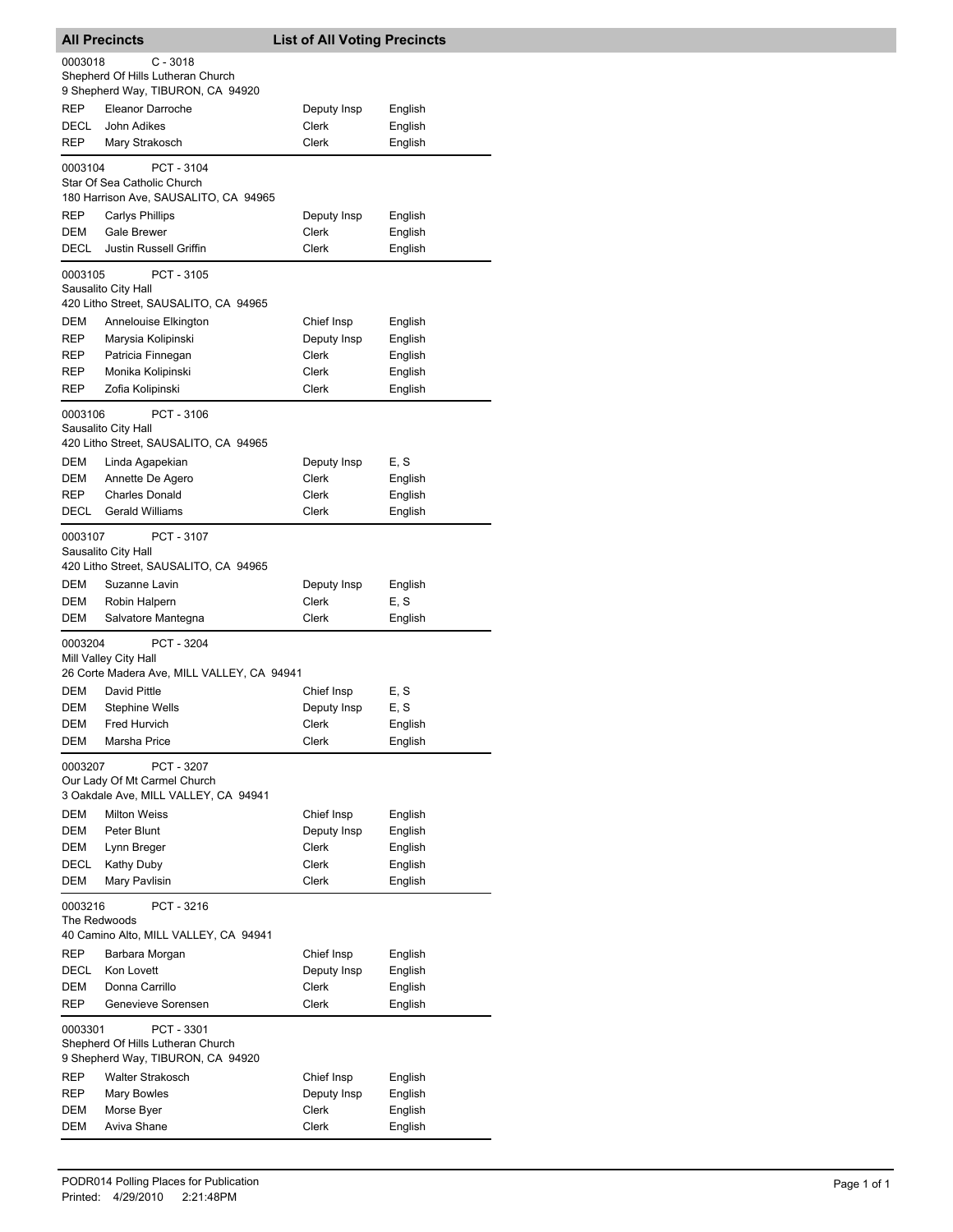|                                                                                                   | <b>All Precincts</b>                                                                                  | <b>List of All Voting Precincts</b> |         |  |
|---------------------------------------------------------------------------------------------------|-------------------------------------------------------------------------------------------------------|-------------------------------------|---------|--|
| 0003302<br>Del Mar School                                                                         | PCT - 3302                                                                                            |                                     |         |  |
|                                                                                                   | 105 Avenida Miraflores, Tiburon, CA 94920                                                             |                                     |         |  |
| DEM                                                                                               | John Kraus                                                                                            | Chief Insp                          | English |  |
| DEM                                                                                               | Mary Christiansen                                                                                     | Deputy Insp                         | English |  |
| DEM                                                                                               | John Hermansky                                                                                        | Clerk                               | English |  |
| REP                                                                                               | <b>Sharon Terrill</b>                                                                                 | Clerk                               | English |  |
| 0003303                                                                                           | PCT - 3303<br><b>Tiburon Baptist Church</b>                                                           |                                     |         |  |
|                                                                                                   | 445 Greenwood Beach Rd, TIBURON, CA 94920                                                             |                                     |         |  |
| DEM                                                                                               | Susan Schmidt                                                                                         | Chief Insp                          | English |  |
| DECL                                                                                              | Marcia Felton                                                                                         | Deputy Insp                         | English |  |
| DEM                                                                                               | Barbara Galyen                                                                                        | Clerk                               | English |  |
| DECL                                                                                              | <b>Andrew Standaert</b>                                                                               | Clerk                               | English |  |
| 0003304<br>DEM                                                                                    | PCT - 3304<br><b>Tiburon Town Hall</b><br>1505 Tiburon Blvd, Tiburon, CA 94920<br><b>Richard Park</b> | Chief Insp                          | English |  |
| AIP                                                                                               | Sandra Macleod White                                                                                  | Deputy Insp                         | English |  |
| DECL                                                                                              | I Erika Brooks                                                                                        | Clerk                               | English |  |
| <b>REP</b>                                                                                        | Shirley Davidson Feigenbaum                                                                           | Clerk                               | English |  |
| DEM                                                                                               | <b>Frances Wilson</b>                                                                                 | Clerk                               | English |  |
| 0003305                                                                                           | PCT - 3305                                                                                            |                                     |         |  |
|                                                                                                   | <b>Tiburon Town Hall</b><br>1505 Tiburon Blvd, Tiburon, CA 94920                                      |                                     |         |  |
| DEM                                                                                               | Karin Hern                                                                                            | Deputy Insp                         | E, S    |  |
| DEM                                                                                               | Susan Mary Gentry                                                                                     | Clerk                               | English |  |
| DECL                                                                                              | Daniel Wayne Teehan                                                                                   | Clerk                               | English |  |
| 0003306                                                                                           | PCT - 3306<br><b>Tiburon Town Hall</b><br>1505 Tiburon Blvd, Tiburon, CA 94920                        |                                     |         |  |
| DEM                                                                                               | Patricia Rinere                                                                                       | Deputy Insp                         | English |  |
| DECL                                                                                              | Elizabeth De Tomasi                                                                                   | Clerk                               | English |  |
| DEM                                                                                               | Ronald Skellenger                                                                                     | <b>Clerk</b>                        | English |  |
| 0003401                                                                                           | PCT - 3401<br><b>Belvedere Community Center</b><br>Community Road, Belvedere, CA 94920                |                                     |         |  |
| DEM                                                                                               | Robert Flynn                                                                                          | Chief Insp                          | English |  |
| REP                                                                                               | Vicki Kay Finley                                                                                      | Deputy Insp                         | English |  |
| DECL                                                                                              | John Carapiet                                                                                         | Clerk                               | English |  |
| <b>REP</b>                                                                                        | Jean Oller                                                                                            | Clerk                               | English |  |
| DECL                                                                                              | Harper Sullivan                                                                                       | Clerk                               | English |  |
| 0003402<br>PCT - 3402<br><b>Belvedere Community Center</b><br>Community Road, Belvedere, CA 94920 |                                                                                                       |                                     |         |  |
| REP                                                                                               | Julie Friedman                                                                                        | Deputy Insp                         | E, S    |  |
| DEM                                                                                               | Jay Hooker                                                                                            | <b>Clerk</b>                        | English |  |
| DEM                                                                                               | Louise Maloof                                                                                         | Clerk                               | E, S    |  |
| 0003503                                                                                           | PCT - 3503<br><b>Tam Valley Community Ctr</b><br>203 Marin Ave, Mill Valley, CA 94941-4068            |                                     |         |  |
| DEM                                                                                               | James Kasper                                                                                          | Deputy Insp                         | English |  |
| DEM                                                                                               | Jon Snyder                                                                                            | Clerk                               | English |  |
| <b>REP</b>                                                                                        | Marilyn Sugimura                                                                                      | Clerk                               | English |  |
| 0003600                                                                                           | PCT - 3600<br>Marguerita C. Johnson Senior Center                                                     |                                     |         |  |
|                                                                                                   | 640 Drake Ave, Marin City, CA 94965                                                                   |                                     |         |  |
| DEM                                                                                               | Cynthia Warren                                                                                        | Chief Insp                          | English |  |
| DEM                                                                                               | Ava Tate                                                                                              | Deputy Insp                         | English |  |
| DEM                                                                                               | <b>Tamara Harris</b>                                                                                  | Clerk                               | English |  |
| DECL                                                                                              | <b>Robert Williams</b>                                                                                | Clerk                               | English |  |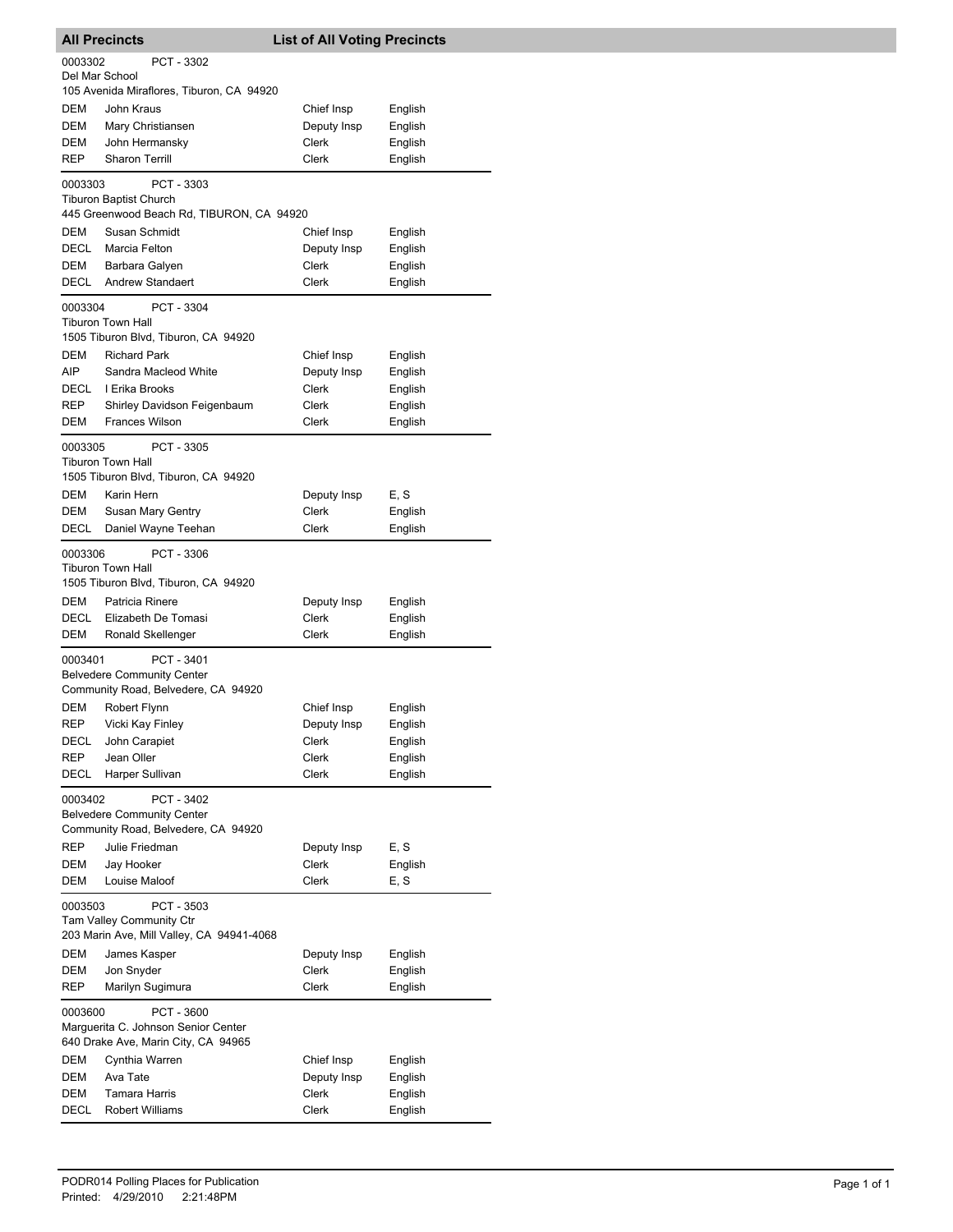| <b>All Precincts</b>                                                                   |                                                                                         | <b>List of All Voting Precincts</b> |                    |  |
|----------------------------------------------------------------------------------------|-----------------------------------------------------------------------------------------|-------------------------------------|--------------------|--|
| 0003704                                                                                | PCT - 3704                                                                              |                                     |                    |  |
|                                                                                        | <b>Tiburon Baptist Church</b>                                                           |                                     |                    |  |
|                                                                                        | 445 Greenwood Beach Rd, TIBURON, CA 94920                                               |                                     |                    |  |
| DEM                                                                                    | <b>Bernice Rollin</b>                                                                   | Deputy Insp                         | English            |  |
| <b>DEM</b>                                                                             | John Driscoll                                                                           | Clerk                               | English            |  |
| DEM                                                                                    | <b>Traute Eckersdorff</b>                                                               | Clerk                               | English            |  |
|                                                                                        |                                                                                         |                                     |                    |  |
| 0003705                                                                                | PCT - 3705<br>Marin Amateur Radio Club<br>27 Shell Rd, MILL VALLEY, CA 94941            |                                     |                    |  |
|                                                                                        |                                                                                         |                                     |                    |  |
| DEM<br><b>REP</b>                                                                      | Alan Hersh<br><b>Richard Dullea</b>                                                     | Chief Insp                          | English            |  |
| DEM                                                                                    | Gary Kell                                                                               | Deputy Insp<br>Clerk                | English<br>English |  |
| DECL                                                                                   | John Charles White                                                                      | Clerk                               | English            |  |
|                                                                                        |                                                                                         |                                     |                    |  |
| 0004001                                                                                | C - 4001<br>Pt. Reyes Fire Station                                                      |                                     |                    |  |
|                                                                                        | 4th & B St, Point Reyes, CA 94956                                                       |                                     |                    |  |
| DEM                                                                                    | Douglas Long                                                                            | Chief Insp                          | E, S               |  |
| DEM                                                                                    | Susan Lincoln                                                                           | Deputy Insp                         | English            |  |
| <b>DEM</b>                                                                             | Kenneth Knabe                                                                           | Clerk                               | English            |  |
| DEM                                                                                    | Amy Rainbow                                                                             | Clerk                               | E, S               |  |
| DEM                                                                                    | Myrna Ralston                                                                           | Clerk                               | English            |  |
|                                                                                        |                                                                                         |                                     |                    |  |
| 0004005                                                                                | C - 4005                                                                                |                                     |                    |  |
|                                                                                        | Wild Horse Valley Clubhouse<br>110 Wild Horse Valley Dr, NOVATO, CA 94947               |                                     |                    |  |
| DEM                                                                                    | George Minor                                                                            | Chief Insp                          | English            |  |
| DEM                                                                                    | James Lamb                                                                              | Deputy Insp                         | English            |  |
| DEM                                                                                    | <b>Rita Kiesow</b>                                                                      | Clerk                               | English            |  |
| DEM                                                                                    | Robert Semple                                                                           | Clerk                               | English            |  |
|                                                                                        |                                                                                         |                                     |                    |  |
| 0004007                                                                                | $C - 4007$<br>Muir Beach Community Center<br>19 Seacape Dr, Muir Beach, CA 94965        |                                     |                    |  |
| DEM                                                                                    | Kathryn Sward                                                                           | Chief Insp                          | English            |  |
| <b>REP</b>                                                                             | Arlene Robertson                                                                        | Deputy Insp                         | English            |  |
| REP                                                                                    | <b>Gail Quentz</b>                                                                      | Clerk                               | English            |  |
| DECL                                                                                   | <b>Bethany Villere</b>                                                                  | Clerk                               | English            |  |
|                                                                                        |                                                                                         |                                     |                    |  |
| 0004008                                                                                | $C - 4008$<br>Homestead Valley Community Ctr<br>315 Montford Ave, MILL VALLEY, CA 94941 |                                     |                    |  |
| DEM                                                                                    |                                                                                         |                                     |                    |  |
|                                                                                        | <b>Briggette Blalock</b><br>Patricia Becker                                             | Deputy Insp                         | English            |  |
| DEM<br>DEM                                                                             |                                                                                         | Clerk<br>Clerk                      | English<br>English |  |
| <b>DECL</b>                                                                            | N Tanya Madonna Pagan<br>Barbara Reitebach                                              | Clerk                               | English            |  |
|                                                                                        |                                                                                         |                                     |                    |  |
| 0004009                                                                                | C - 4009<br><b>Bolinas Community Center</b>                                             |                                     |                    |  |
|                                                                                        | Wharf Rd, Bolinas, CA 94924                                                             |                                     |                    |  |
| <b>GRN</b>                                                                             | David Cattell                                                                           | Chief Insp                          | E, S               |  |
| DEM                                                                                    | Patricia Barton                                                                         | Deputy Insp                         | English            |  |
| <b>DECL</b>                                                                            | Arianne Dar                                                                             | Clerk                               | E, S               |  |
| <b>DEM</b>                                                                             | Diana Mc Quaid                                                                          | Clerk                               | E, S               |  |
| 0004010<br>$C - 4010$<br>Woodacre Improvement Club<br>1 Garden Way, WOODACRE, CA 94973 |                                                                                         |                                     |                    |  |
| DEM                                                                                    |                                                                                         | Chief Insp                          | E, S               |  |
| DEM                                                                                    | Jason Meyerson                                                                          |                                     |                    |  |
|                                                                                        | Kathryn Ospital<br>Jack Freckmann                                                       | Deputy Insp<br>Clerk                | English            |  |
| GRN                                                                                    | Ann Jones                                                                               | Clerk                               | English<br>English |  |
|                                                                                        |                                                                                         |                                     |                    |  |
|                                                                                        | 0004011<br>C - 4011<br>Pleasant Valley School                                           |                                     |                    |  |
| 755 Sutro Ave, NOVATO, CA 94947                                                        |                                                                                         |                                     |                    |  |
| DEM                                                                                    | Frank Slater Jr                                                                         | Chief Insp                          | E, S               |  |
| DEM                                                                                    | John Irvine                                                                             | Deputy Insp                         | English            |  |
| DEM                                                                                    | Paul Shermantine                                                                        | Clerk                               | English            |  |
| DEM                                                                                    | Dave Skavland                                                                           | Clerk                               | English            |  |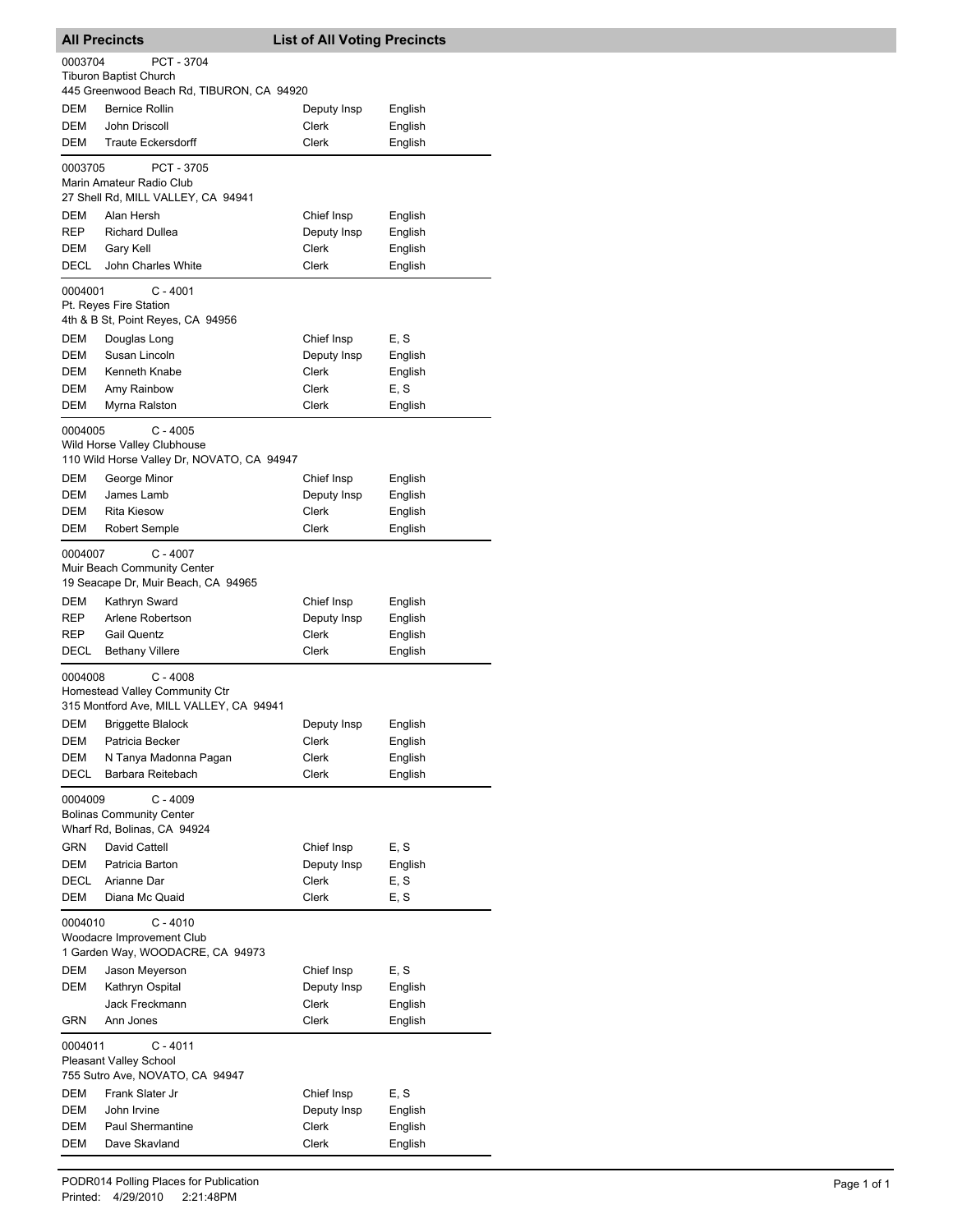| <b>List of All Voting Precincts</b><br><b>All Precincts</b>                                        |                                                                                                   |              |         |  |
|----------------------------------------------------------------------------------------------------|---------------------------------------------------------------------------------------------------|--------------|---------|--|
| $C - 4012$<br>0004012<br>Sinaloa School                                                            |                                                                                                   |              |         |  |
|                                                                                                    | 2045 Vineyard Rd, Novato, CA 94947-3810                                                           |              |         |  |
| REP                                                                                                | Ralph Schaber                                                                                     | Chief Insp   | English |  |
| DEM                                                                                                | Jill Gregoire                                                                                     | Deputy Insp  | English |  |
| REP                                                                                                | John Trumbull                                                                                     | Clerk        | English |  |
| DEM                                                                                                | Susan Trumbull                                                                                    | <b>Clerk</b> | English |  |
| 0004013                                                                                            | $C - 4013$<br>Corte Madera Recreation Center<br>Tamalpais Dr, Corte Madera, CA 94925-1561         |              |         |  |
| DEM                                                                                                | <b>Andrew Rusting</b>                                                                             | Chief Insp   | English |  |
| DEM                                                                                                | Debbie Slater                                                                                     | Deputy Insp  | English |  |
| DEM                                                                                                | Fred S Seiden                                                                                     | Clerk        | English |  |
| DEM                                                                                                | Rosalind S Seiden                                                                                 | Clerk        | English |  |
| 0004014                                                                                            | C - 4014<br>Corte Madera Recreation Center<br>Tamalpais Dr, Corte Madera, CA 94925-1561           |              |         |  |
|                                                                                                    | William Weigand                                                                                   | Deputy Insp  | English |  |
| DEM                                                                                                | Raymond Donohue                                                                                   | Clerk        | English |  |
| DEM                                                                                                | Janet Moore                                                                                       | Clerk        | English |  |
| REP                                                                                                | James Robinson                                                                                    | Clerk        | English |  |
| 0004015                                                                                            | $C - 4015$<br>Corte Madera Recreation Center<br>Tamalpais Dr, Corte Madera, CA 94925-1561         |              |         |  |
| DECL                                                                                               | James Moore                                                                                       | Deputy Insp  | English |  |
| DECL                                                                                               | Eileen Duane                                                                                      | Clerk        | English |  |
| <b>DEM</b>                                                                                         | David Moore                                                                                       | Clerk        | English |  |
| REP                                                                                                | Virginia Moore                                                                                    | Clerk        | English |  |
| 0004016                                                                                            | $C - 4016$<br><b>Larkspur Recreation Department</b><br>240 Doherty Drive, Larkspur, CA 94939      |              |         |  |
| DEM                                                                                                | <b>Robert Phillips</b>                                                                            | Deputy Insp  | English |  |
| DEM                                                                                                | <b>Austin Blake</b>                                                                               | Clerk        | English |  |
|                                                                                                    | Stella Torrez                                                                                     | Clerk        | English |  |
| 0004101                                                                                            | PCT-4101<br><b>Tomales Regional History Center</b><br>26701 State Route 1, Tomales, CA 94971-0262 |              |         |  |
| <b>REP</b>                                                                                         | Anna Jensen                                                                                       | Chief Insp   | English |  |
| REP                                                                                                | <b>Elizabeth Mitchell</b>                                                                         | Deputy Insp  | English |  |
| DEM                                                                                                | Alyce Perucchi                                                                                    | Clerk        | English |  |
| DECL                                                                                               | Kathleen Sartori                                                                                  | <b>Clerk</b> | English |  |
| 0004103<br>PCT-4103<br><b>Inverness Fire House</b><br>50 Inverness Way, INVERNESS, CA 94937        |                                                                                                   |              |         |  |
| GRN                                                                                                | Christopher Lish                                                                                  | Chief Insp   | English |  |
| REP                                                                                                | <b>Richard Aston</b>                                                                              | Deputy Insp  | English |  |
| REP                                                                                                | Georgeanne Aston                                                                                  | Clerk        | English |  |
| DECL                                                                                               | Natalie Davis                                                                                     | Clerk        | English |  |
| PCT - 4200<br>0004200<br>Nicasio School<br>5555 Nicasio Valley Rd, Nicasio, CA 94946               |                                                                                                   |              |         |  |
| REP                                                                                                | Leslie Gompertz                                                                                   | Chief Insp   | English |  |
| DEM                                                                                                | Mimi Lewis                                                                                        | Deputy Insp  | English |  |
| DEM                                                                                                | Jody Martin                                                                                       | Clerk        | English |  |
| DEM                                                                                                | Antonia Van Becker                                                                                | Clerk        | English |  |
| 0004300<br>PCT - 4300<br>Homestead Valley Community Ctr<br>315 Montford Ave, MILL VALLEY, CA 94941 |                                                                                                   |              |         |  |
| DEM                                                                                                | Michael Kenyon                                                                                    | Chief Insp   | English |  |
| DECL                                                                                               | <b>Kelly Tyler</b>                                                                                | Deputy Insp  | English |  |
| REP                                                                                                | Brenda Falco                                                                                      | Clerk        | English |  |
| REP                                                                                                | Stephen Mercer                                                                                    | Clerk        | English |  |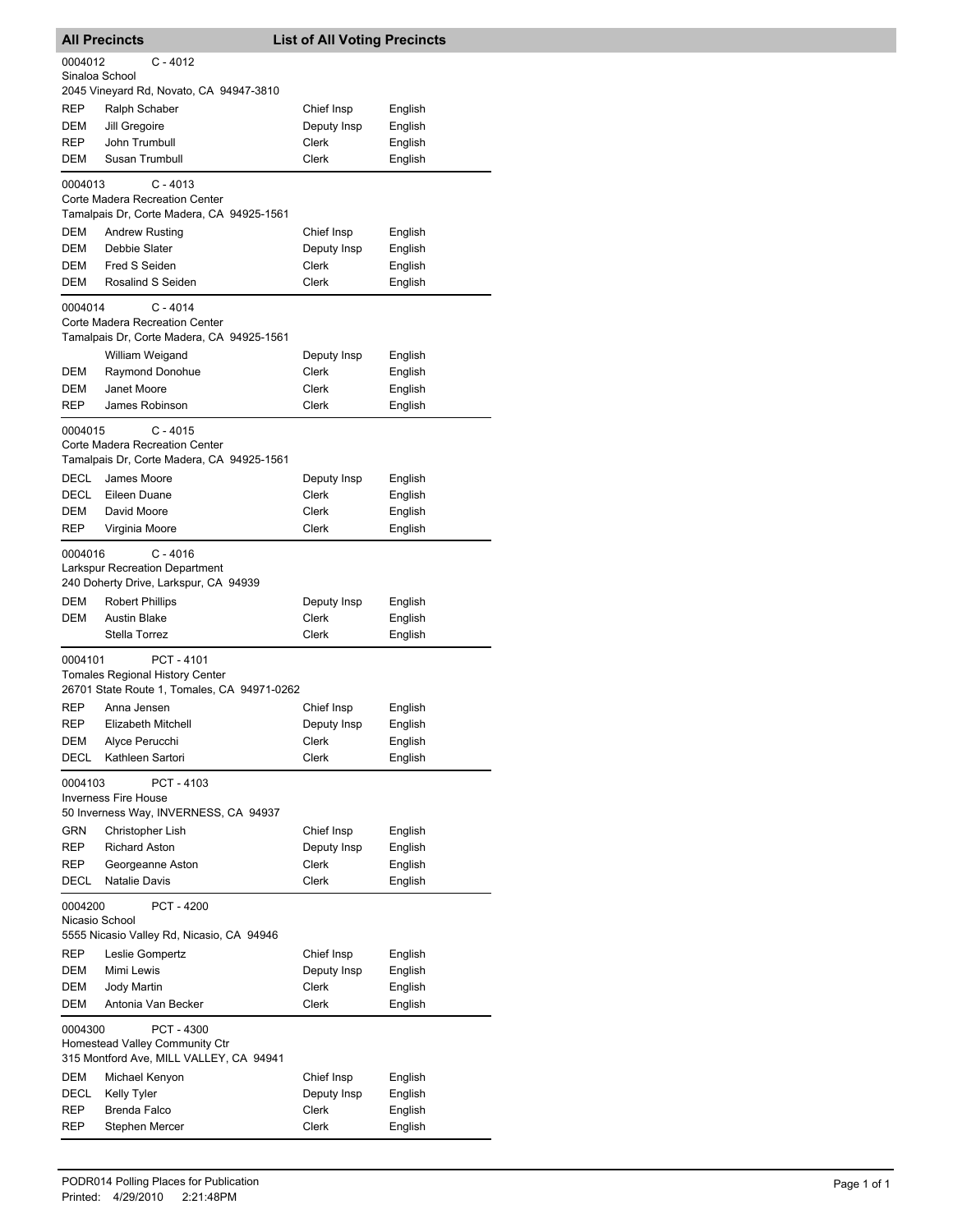|                                                                                                                 | <b>List of All Voting Precincts</b> |  |  |  |  |
|-----------------------------------------------------------------------------------------------------------------|-------------------------------------|--|--|--|--|
| 0004302<br>PCT - 4302<br>Muir Woods Park Community Association                                                  |                                     |  |  |  |  |
| 40 Ridge Ave, Mill Valley, CA 94941-1783                                                                        |                                     |  |  |  |  |
| DECL<br>Raya Smith<br>Chief Insp<br>English<br>DEM<br><b>Elizabeth Sanders</b><br>English                       |                                     |  |  |  |  |
| Deputy Insp<br>GRN<br><b>Thomas Mullin</b><br>Clerk<br>English                                                  |                                     |  |  |  |  |
|                                                                                                                 |                                     |  |  |  |  |
| 0004305<br>PCT - 4305<br><b>Stinson Beach Community Center</b>                                                  |                                     |  |  |  |  |
| 30 Belvedere, STINSON BEACH, CA 94970                                                                           |                                     |  |  |  |  |
| DEM<br><b>Bronwen Proust</b><br>Chief Insp<br>English                                                           |                                     |  |  |  |  |
| DEM<br>Hathaway Watson III<br>Deputy Insp<br>English                                                            |                                     |  |  |  |  |
| Immo Gunzerodt<br>Clerk<br>E, S<br>LIB<br>DEM<br>Pamela Lichtenwalner<br>Clerk<br>English                       |                                     |  |  |  |  |
|                                                                                                                 |                                     |  |  |  |  |
| PCT - 4400<br>0004400<br>San Geronimo Valley Community Center                                                   |                                     |  |  |  |  |
| Sir Francis Drake Blvd, San Geronimo, CA 94963<br>DECL<br>David O Connor                                        |                                     |  |  |  |  |
| Chief Insp<br>English<br><b>DEM</b><br><b>Sherry Mesker</b><br>Deputy Insp<br>English                           |                                     |  |  |  |  |
| DEM<br>Clerk<br>English<br>Melvyn Wright                                                                        |                                     |  |  |  |  |
| DEM<br>Erika Zettl<br>Clerk<br>English                                                                          |                                     |  |  |  |  |
|                                                                                                                 |                                     |  |  |  |  |
| 0004401<br>PCT - 4401<br>San Geronimo Valley Community Center<br>Sir Francis Drake Blvd, San Geronimo, CA 94963 |                                     |  |  |  |  |
| DEM<br>Thomas Duff<br>Deputy Insp<br>English                                                                    |                                     |  |  |  |  |
| DEM<br>Mwanza Furaha<br>Clerk<br>English                                                                        |                                     |  |  |  |  |
| DEM<br>Victoria Holman<br>Clerk<br>English                                                                      |                                     |  |  |  |  |
| DEM<br>Sandra White<br>Clerk<br>English                                                                         |                                     |  |  |  |  |
| PCT - 4503<br>0004503<br>Presbyterian Church Of Novato<br>710 Wilson Ave, Novato, CA 94947                      |                                     |  |  |  |  |
| Linda Monaco<br>REP<br>Deputy Insp<br>English                                                                   |                                     |  |  |  |  |
| REP<br>Dennis Crinnion<br>Clerk<br>English                                                                      |                                     |  |  |  |  |
| Clerk<br>DEM<br>Paul Lindberg<br>English                                                                        |                                     |  |  |  |  |
| PCT - 4600<br>0004600<br><b>Pickleweed Community Center</b><br>50 Canal St, SAN RAFAEL, CA 94901                |                                     |  |  |  |  |
| <b>DEM</b><br>E, S<br>John G Ortega<br>Chief Insp                                                               |                                     |  |  |  |  |
| DEM<br>Susan Severin<br>E, S<br>Deputy Insp                                                                     |                                     |  |  |  |  |
| DEM<br>Cuc Hang<br>Clerk<br>E, V                                                                                |                                     |  |  |  |  |
| Man Phan<br>DEM<br>Clerk<br>E, V                                                                                |                                     |  |  |  |  |
| PCT - 4601<br>0004601<br><b>Pickleweed Community Center</b><br>50 Canal St, SAN RAFAEL, CA 94901                |                                     |  |  |  |  |
| DEM<br>E, S<br>Maria Rodriguez<br>Deputy Insp                                                                   |                                     |  |  |  |  |
| DECL<br>Clark Christensen<br>Clerk<br>English                                                                   |                                     |  |  |  |  |
| GRN<br>Clerk<br>E, S<br>Janice Gay                                                                              |                                     |  |  |  |  |
| DEM<br>Carol Jolliffe<br>Clerk<br>English                                                                       |                                     |  |  |  |  |
| 0004707<br>PCT - 4707<br>Aegis Of Corte Madera                                                                  |                                     |  |  |  |  |
| 5555 Paradise Dr, Corte Madera, CA 94925-1800<br>DEM<br>Theresa Paris<br>Chief Insp<br>English                  |                                     |  |  |  |  |
| DEM<br><b>Christine Daniels</b><br>Deputy Insp<br>English                                                       |                                     |  |  |  |  |
| DEM<br><b>Beverly Cupp</b><br>Clerk<br>English                                                                  |                                     |  |  |  |  |
| DEM<br>Rosemarie Griffith<br>Clerk<br>English                                                                   |                                     |  |  |  |  |
| DECL<br><b>Ruth Moran</b><br>Clerk<br>English                                                                   |                                     |  |  |  |  |
| PCT - 4708<br>0004708<br>Aegis Of Corte Madera                                                                  |                                     |  |  |  |  |
| 5555 Paradise Dr, Corte Madera, CA 94925-1800<br>DECL<br>English                                                |                                     |  |  |  |  |
| Nancy Faber<br>Deputy Insp<br>REP<br>Clerk<br>Alberta Damas<br>English                                          |                                     |  |  |  |  |
| REP<br>Stanley Damas<br>Clerk<br>English                                                                        |                                     |  |  |  |  |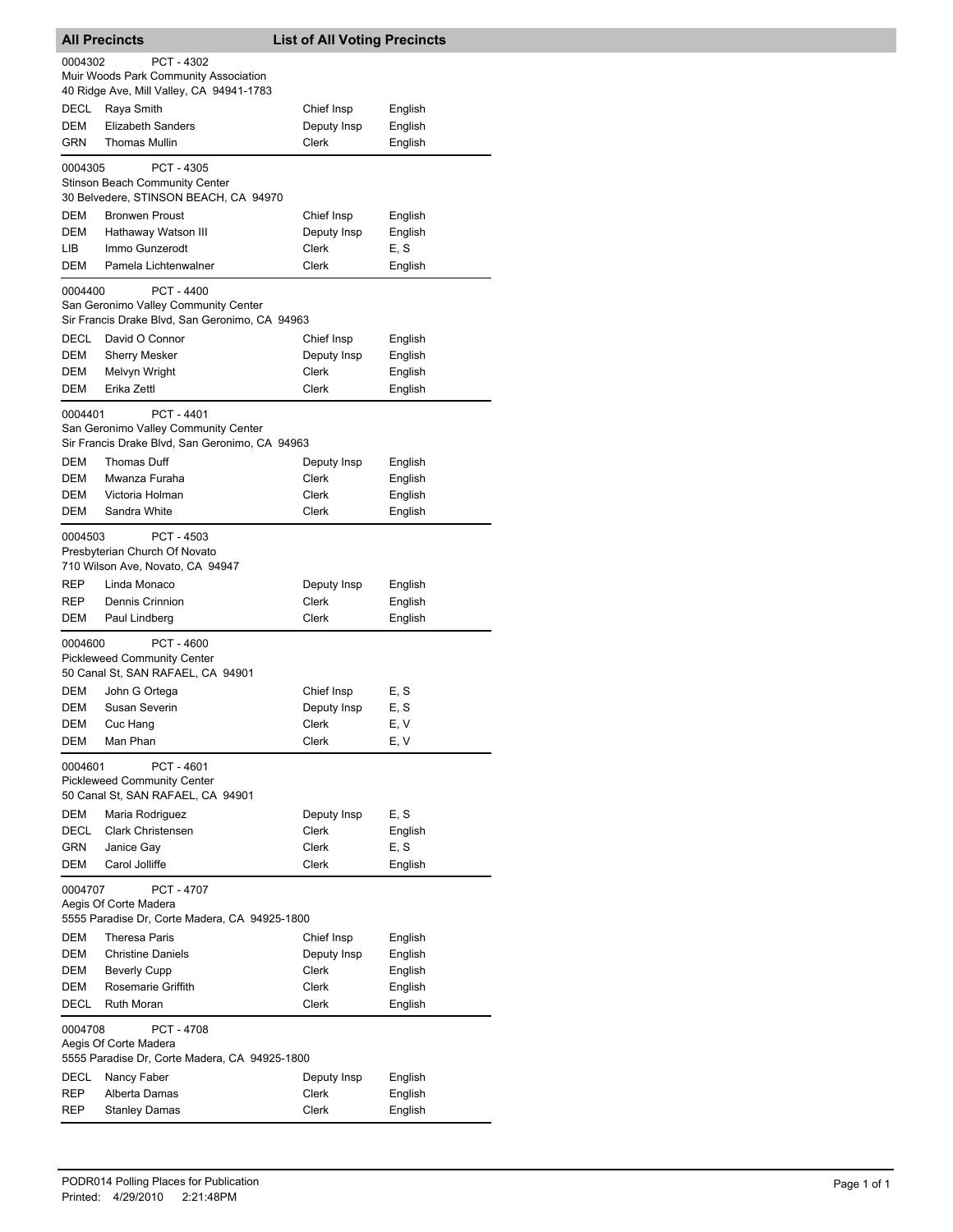| <b>All Precincts</b>                                                                                   |                                                                                             | <b>List of All Voting Precincts</b>                |                                          |  |  |
|--------------------------------------------------------------------------------------------------------|---------------------------------------------------------------------------------------------|----------------------------------------------------|------------------------------------------|--|--|
| 0004709<br>PCT - 4709<br>Aegis Of Corte Madera<br>5555 Paradise Dr, Corte Madera, CA 94925-1800        |                                                                                             |                                                    |                                          |  |  |
| DECL<br>DEM<br>DEM<br>DEM                                                                              | Galina Rumennik<br>Siv Hood<br>Ann Lunder<br>Carol Schwartz                                 | Deputy Insp<br>Clerk<br>Clerk<br>Clerk             | English<br>English<br>English<br>English |  |  |
| 0004806<br>Cape Marin                                                                                  | <b>PCT - 4806</b>                                                                           |                                                    |                                          |  |  |
| <b>REP</b><br>DECL<br>DEM                                                                              | Laderman Lane, Greenbrae, CA 94904-2482<br>Mary Arthur<br>Genevieve Ginwala<br>George Moley | Deputy Insp<br>Clerk<br>Clerk                      | English<br>English<br>English            |  |  |
| 0005002                                                                                                | $C - 5002$<br><b>Bahia Clubhouse</b><br>3008 Topaz Drive, Novato, CA 94945-1547             |                                                    |                                          |  |  |
| <b>DEM</b><br>DEM<br>DEM<br><b>REP</b>                                                                 | Monique Saul-Egli<br><b>Shirley Printz</b><br>Renee Landstrom<br>Jon Ragatz                 | Chief Insp<br>Deputy Insp<br>Clerk<br>Clerk        | E, S<br>English<br>English<br>English    |  |  |
| 0005003                                                                                                | $C - 5003$<br>Novato School District Offices<br>1015 Seventh St, Novato, CA 94945-2228      |                                                    |                                          |  |  |
| <b>DEM</b><br>DEM<br>REP<br>DEM                                                                        | Linda Goheen<br>Ben Dresden<br>Milena Jurjevich<br>Joseph Spillman                          | Chief Insp<br>Deputy Insp<br>Clerk<br>Clerk        | English<br>English<br>English<br>English |  |  |
|                                                                                                        | $C - 5004$<br>0005004<br>Novato Library<br>1720 Novato Blvd, Novato, CA 94947-3049          |                                                    |                                          |  |  |
| DEM<br>DEM<br>REP<br>DEM                                                                               | Brian Woodson<br>Michele Keller-Sheehan<br>Gretchen Jackson<br>Lane Yee                     | Chief Insp<br>Deputy Insp<br>Clerk<br>Clerk        | English<br>E, S<br>English<br>English    |  |  |
| 0005005                                                                                                | $C - 5005$<br>Novato School District Offices<br>1015 Seventh St, Novato, CA 94945-2228      |                                                    |                                          |  |  |
| DECL<br>DECL<br>DEM<br>DEM                                                                             | Christina Yee<br>Ernest Beyer<br><b>Beatrice Cooper</b><br><b>Richard Huber</b>             | Deputy Insp<br>Clerk<br>Clerk<br>Clerk             | English<br>English<br>English<br>English |  |  |
| 0005006<br>$C - 5006$<br><b>Tamalpais Creek Retirement Home</b><br>853 Tamalpais Ave, NOVATO, CA 94947 |                                                                                             |                                                    |                                          |  |  |
| DECL<br>DEM<br><b>DEM</b><br><b>DEM</b>                                                                | Margaret Stein<br><b>Charlotte Lewis</b><br><b>Tomaline Hudson</b><br>Lois St Sure          | Chief Insp<br>Deputy Insp<br>Clerk<br>Clerk        | English<br>English<br>English<br>English |  |  |
| 0005007<br>$C - 5007$<br><b>Hill Community Room</b><br>1560 Hill Road, Novato, CA 94947-4002           |                                                                                             |                                                    |                                          |  |  |
| REF<br>DEM<br>DEM<br><b>DECL</b>                                                                       | <b>Michael Harris</b><br>Jaymie Wright<br>Arlene Finn<br>Laszlo Kastura                     | Chief Insp<br>Deputy Insp<br>Clerk<br><b>Clerk</b> | English<br>English<br>English<br>English |  |  |
| 0005008<br>$C - 5008$<br><b>Hill Community Room</b><br>1560 Hill Road, Novato, CA 94947-4002           |                                                                                             |                                                    |                                          |  |  |
| REP<br>DEM<br>DEM                                                                                      | <b>Carlos Martinez</b><br>Joyce Lloyd<br>Rose Stewart                                       | Deputy Insp<br>Clerk<br>Clerk                      | English<br>English<br>English            |  |  |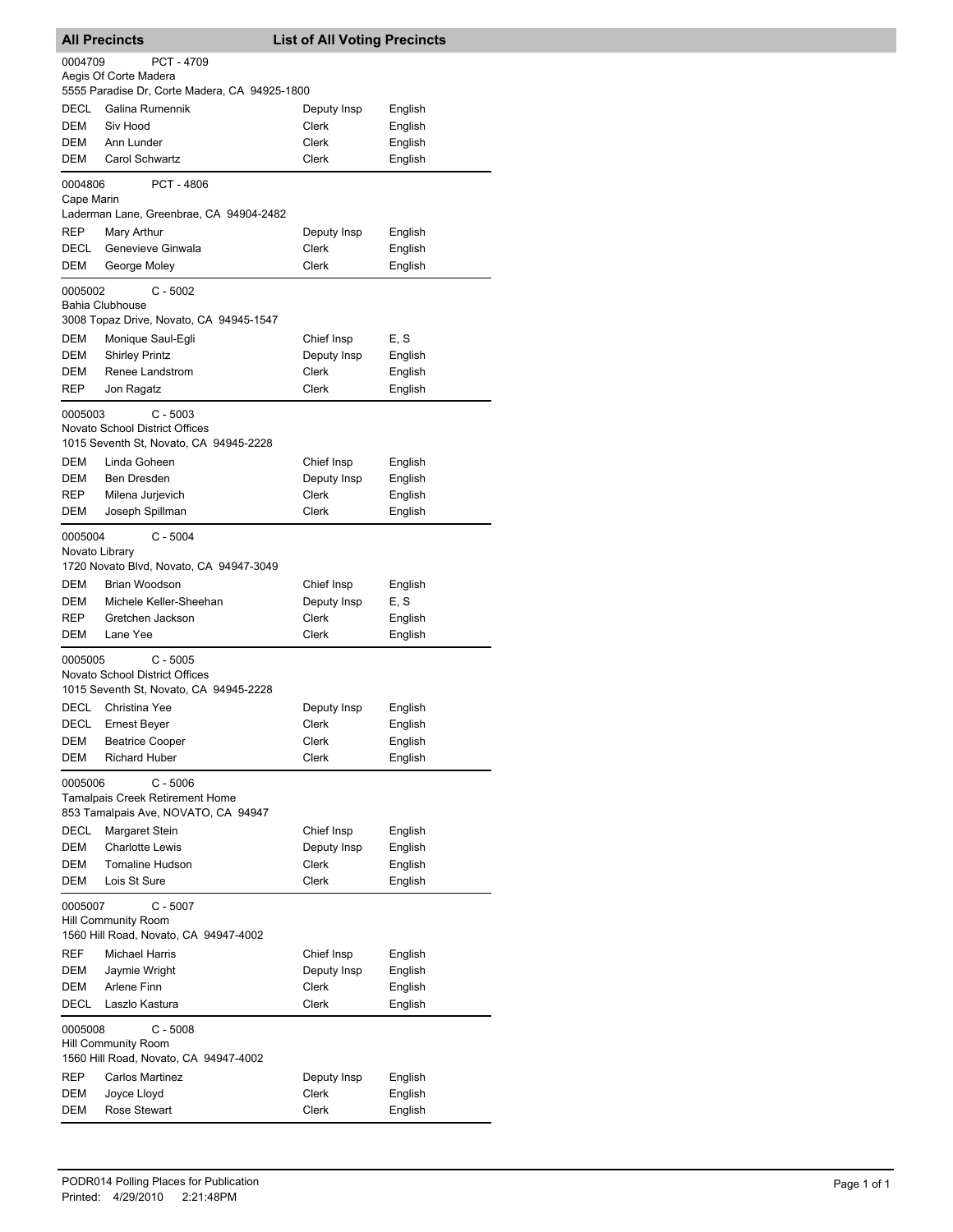| <b>All Precincts</b>                                                                               |                                                                                   | <b>List of All Voting Precincts</b> |                    |  |
|----------------------------------------------------------------------------------------------------|-----------------------------------------------------------------------------------|-------------------------------------|--------------------|--|
| 0005010                                                                                            | $C - 5010$                                                                        |                                     |                    |  |
|                                                                                                    | Lu Sutton School                                                                  |                                     |                    |  |
|                                                                                                    | 1800 Center Rd, NOVATO, CA 94947                                                  |                                     |                    |  |
| REP                                                                                                | David Reed                                                                        | Chief Insp                          | English            |  |
| DEM                                                                                                | Paula Hafling                                                                     | Deputy Insp                         | English            |  |
| REP                                                                                                | Michele Ellen Hague<br>David Shaver                                               | Clerk<br>Clerk                      | English            |  |
| REP                                                                                                |                                                                                   |                                     | English            |  |
| 0005011                                                                                            | C - 5011<br>Novato Human Needs Center<br>1907 Novato Blvd, NOVATO, CA 94947       |                                     |                    |  |
| <b>DEM</b>                                                                                         | Raymond Young                                                                     | Deputy Insp                         | English            |  |
| DEM                                                                                                | Mahmoud Gozashti                                                                  | Clerk                               | E, S               |  |
| REP                                                                                                | Joseph Smith                                                                      | Clerk                               | English            |  |
| 0005012                                                                                            | $C - 5012$<br>Novato Human Needs Center<br>1907 Novato Blvd, NOVATO, CA 94947     |                                     |                    |  |
| <b>DEM</b>                                                                                         | Jennifer Welsch                                                                   | Chief Insp                          | English            |  |
| DEM                                                                                                | <b>Richard Abold</b>                                                              | Deputy Insp                         | English            |  |
| DECL                                                                                               | Judith Ahuja                                                                      | <b>Clerk</b>                        | E, S               |  |
| DEM                                                                                                | Silvia Amador                                                                     | Clerk                               | E, S               |  |
|                                                                                                    | <b>Corey Semple</b>                                                               | Clerk                               | English            |  |
|                                                                                                    | 0005013<br>$C - 5013$<br>All Saints Lutheran Church                               |                                     |                    |  |
|                                                                                                    | 2 San Marin Dr, Novato, CA 94945-1118                                             |                                     |                    |  |
| REP<br>DEM                                                                                         | Margaret Mueller<br><b>Christine Mahaffy</b>                                      | Chief Insp<br>Deputy Insp           | English<br>English |  |
| <b>REP</b>                                                                                         | Steven Dollison                                                                   | Clerk                               | English            |  |
| DEM                                                                                                | Linda Carol Knanishu                                                              | Clerk                               | English            |  |
| 0005014<br>C - 5014<br>Seventh Day Adventist Church<br>495 San Marin Dr, Novato, CA 94945-1335     |                                                                                   |                                     |                    |  |
| DEM                                                                                                | Robert Levin                                                                      | Chief Insp                          | English            |  |
| REP                                                                                                | Victor Aguila                                                                     | Deputy Insp                         | E, S               |  |
| REP                                                                                                | <b>Ricardo Alberto Montes</b>                                                     | <b>Clerk</b>                        | E.S                |  |
| <b>DEM</b>                                                                                         | Kathryn Sibbald                                                                   | Clerk                               | English            |  |
| 0005015                                                                                            | $C - 5015$<br>United Methodist Church<br>1473 South Novato Blvd, NOVATO, CA 94947 |                                     |                    |  |
|                                                                                                    | DECL Nancy Jones                                                                  | Deputy Insp                         | English            |  |
| REP                                                                                                | Margaret Binggeli                                                                 | Clerk                               | English            |  |
| DECL                                                                                               | <b>Richard Calzaretta</b>                                                         | Clerk                               | English            |  |
| <b>DEM</b>                                                                                         | <b>Judy Hoovler</b>                                                               | <b>Clerk</b>                        | English            |  |
| 0005017<br>$C - 5017$<br>Marin Valley Mobile Country Club<br>100 Marin Valley Dr, NOVATO, CA 94949 |                                                                                   |                                     |                    |  |
| REP                                                                                                | <b>Everett Farey</b>                                                              | Chief Insp                          | English            |  |
| REP                                                                                                | Barbara Morrisey                                                                  | Deputy Insp                         | English            |  |
| DEM                                                                                                | Juanita Reynolds                                                                  | Clerk                               | English            |  |
| Beverly Wood<br>DEM<br>Clerk<br>English<br>$C - 5018$<br>0005018<br>San Jose Middle School         |                                                                                   |                                     |                    |  |
|                                                                                                    | 1000 Sunset Pkwy, Novato, CA 94949                                                |                                     |                    |  |
| DEM                                                                                                | Jean Harris                                                                       | Deputy Insp                         | English            |  |
| DEM                                                                                                | Leslie Purdy                                                                      | Clerk                               | English            |  |
| REP<br>DEM                                                                                         | Diane Serdengecti<br>Nancy Takahashi                                              | Clerk<br>Clerk                      | English<br>English |  |
| 0005020                                                                                            | $C - 5020$                                                                        |                                     |                    |  |
|                                                                                                    | Novato Oaks Inn<br>215 Alameda Del Prado, Novato, CA 94949-6657                   |                                     |                    |  |
| DEM                                                                                                | E Oscar Chambers                                                                  | Chief Insp                          | English            |  |
| REP                                                                                                | Joan Chambers                                                                     | Deputy Insp                         | English            |  |
| DEM                                                                                                | Thomas Anderson                                                                   | Clerk                               | English            |  |
| <b>DEM</b>                                                                                         | Nancy Lund                                                                        | Clerk                               | English            |  |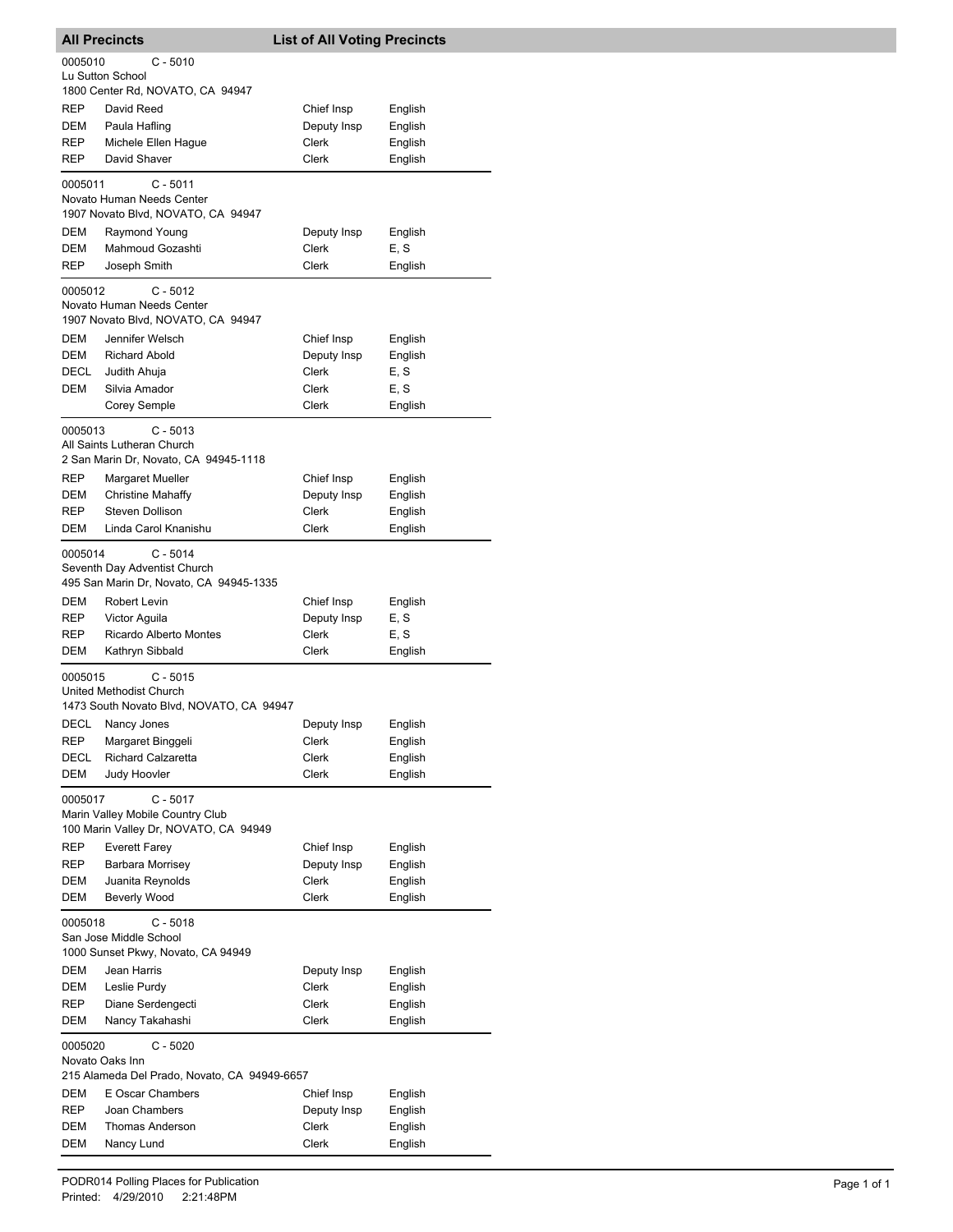| <b>All Precincts</b>                                 |                                                                                                       | <b>List of All Voting Precincts</b> |                    |  |
|------------------------------------------------------|-------------------------------------------------------------------------------------------------------|-------------------------------------|--------------------|--|
| 0005021                                              | $C - 5021$                                                                                            |                                     |                    |  |
|                                                      | No Marin Water District Ofc<br>Redwood Hwy & Rush Creek PI, Novato, CA 94945-2426                     |                                     |                    |  |
| DECL                                                 | Fred Fogh                                                                                             | Chief Insp                          | English            |  |
| DEM                                                  | Lee Pogetto                                                                                           | Deputy Insp                         | English            |  |
| DEM                                                  | Madeleine Andrea Jensen                                                                               | Clerk                               | English            |  |
| <b>REP</b>                                           | Frank Rinaldi                                                                                         | <b>Clerk</b>                        | English            |  |
| 0005022                                              | $C - 5022$<br>Los Robles Mobile Home Park<br>100 Roblar Dr, Novato, CA 94949-6133                     |                                     |                    |  |
| REP                                                  | Iva Conrad                                                                                            | Chief Insp                          | English            |  |
| REP                                                  | E Joan Whitcomb                                                                                       | Deputy Insp                         | English            |  |
| DECL                                                 | Carol Bolter                                                                                          | Clerk                               | English            |  |
| <b>REP</b>                                           | Dorothy Mc Nutt                                                                                       | Clerk                               | English            |  |
| 0005023                                              | $C - 5023$<br><b>Hamilton Arts Center</b><br>500 Palm Dr, Novato, CA 94949-5004                       |                                     |                    |  |
| <b>REP</b>                                           | Donald Violin                                                                                         | Chief Insp                          | English            |  |
| <b>DEM</b>                                           | Janice Nordin                                                                                         | Deputy Insp                         | English            |  |
| DEM                                                  | <b>Herbert Kessner</b>                                                                                | Clerk                               | English            |  |
| DEM<br><b>REP</b>                                    | Diana Martinez<br>Jennifer Philip                                                                     | Clerk<br><b>Clerk</b>               | English<br>English |  |
|                                                      |                                                                                                       |                                     |                    |  |
| 0005024                                              | $C - 5024$<br>Presbyterian Church Of Novato<br>710 Wilson Ave, Novato, CA 94947                       |                                     |                    |  |
| REP                                                  | Alan Burton                                                                                           | Chief Insp                          | E, S               |  |
| <b>REP</b>                                           | <b>Stephany Burton</b>                                                                                | Deputy Insp                         | English            |  |
| <b>REP</b>                                           | Carolyn Jacobs                                                                                        | <b>Clerk</b>                        | English            |  |
| DECL                                                 | Evelyn Mattson                                                                                        | Clerk                               | English            |  |
| 0005026                                              | $C - 5026$<br><b>Bel Marin Community Center</b><br>4 Montego Key, Novato, CA 94949-5301               |                                     |                    |  |
| DEM                                                  | James Hollingshead                                                                                    | Chief Insp                          | English            |  |
| DEM                                                  | Craig Flechsig                                                                                        | Deputy Insp                         | English            |  |
| REP                                                  | Maureen Ahsani                                                                                        | Clerk                               | English            |  |
| <b>REP</b>                                           | Jefferson Graves                                                                                      | Clerk                               | English            |  |
|                                                      | C - 5027<br>0005027<br>Novato Fire Station #2<br>450 Atherton Ave-corner Olive, Novato, CA 94945-3461 |                                     |                    |  |
| DEM                                                  | Karen Olson                                                                                           | Deputy Insp                         | English            |  |
| <b>REP</b>                                           | Barbara Swift                                                                                         | Clerk                               | English            |  |
| <b>DEM</b>                                           | Samantha Terada                                                                                       | Clerk                               | English            |  |
| 0005028                                              | $C - 5028$<br>Novato Fire Station #2                                                                  |                                     |                    |  |
| 450 Atherton Ave-corner Olive, Novato, CA 94945-3461 |                                                                                                       |                                     |                    |  |
| P&F<br>DEM                                           | Cat Woods<br>Carlota Cloney                                                                           | Chief Insp<br>Deputy Insp           | English            |  |
| DEM                                                  | Nancy Caramagno                                                                                       | Clerk                               | English<br>English |  |
| <b>REP</b>                                           | Sallee Kiilerich                                                                                      | Clerk                               | English            |  |
| 0005103<br>PCT - 5103<br>Olive School                |                                                                                                       |                                     |                    |  |
|                                                      | 629 Plum St-park Lot Off Olive, NOVATO, CA 94945                                                      |                                     |                    |  |
| DEM<br>DEM                                           | Brenda Gates-Monasch<br>Matthew Johnston                                                              | Chief Insp<br>Deputy Insp           | English<br>English |  |
| DEM                                                  | Janet Meyer                                                                                           | Clerk                               | English            |  |
| REP                                                  | Diane Schneeweis                                                                                      | Clerk                               | English            |  |
| 0005214                                              | PCT - 5214                                                                                            |                                     |                    |  |
|                                                      | United Methodist Church<br>1473 South Novato Blvd, NOVATO, CA 94947                                   |                                     |                    |  |
| DEM                                                  | Alana Dubost                                                                                          | Chief Insp                          | English            |  |
| REP                                                  | Karen Illich                                                                                          | Deputy Insp                         | English            |  |
| DEM<br>DEM                                           | Carolyn Mc Namara<br>Mary Rothe                                                                       | Clerk<br>Clerk                      | English<br>English |  |
|                                                      |                                                                                                       |                                     |                    |  |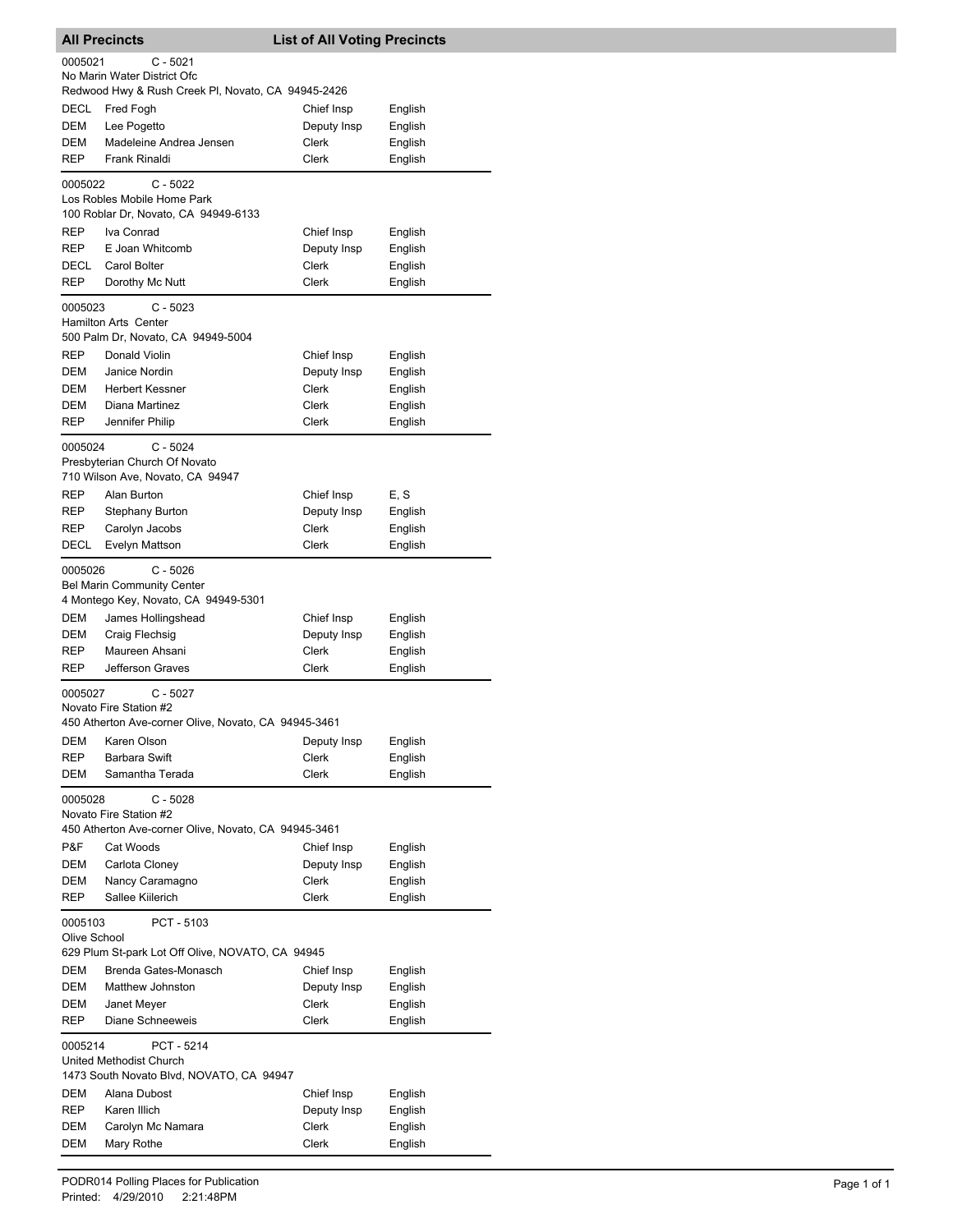| <b>All Precincts</b>                                                                    |                                                                                              | <b>List of All Voting Precincts</b> |                 |  |  |
|-----------------------------------------------------------------------------------------|----------------------------------------------------------------------------------------------|-------------------------------------|-----------------|--|--|
| 0005215                                                                                 | PCT - 5215<br>Ignacio Hills Apartments<br>431 Ignacio Blvd, Novato, CA 94949                 |                                     |                 |  |  |
| DEM                                                                                     | <b>Brian Stompe</b>                                                                          | Chief Insp                          | English         |  |  |
| REP                                                                                     | Ruth Jankowski                                                                               | Deputy Insp                         | English         |  |  |
| DEM                                                                                     | Mary Jordan                                                                                  | Clerk                               | English         |  |  |
| <b>DEM</b>                                                                              | Van White                                                                                    | Clerk                               | English         |  |  |
| REP                                                                                     | Myra Willett                                                                                 | Clerk                               | English         |  |  |
| 0005216                                                                                 | PCT - 5216<br>Novato Fire Station #1<br>7025 Redwood Blvd, Novato, CA 94949                  |                                     |                 |  |  |
| DECL                                                                                    | Dennis Sullivan                                                                              | Chief Insp                          | English         |  |  |
| DEM                                                                                     | <b>Bryan Garbutt</b>                                                                         | Deputy Insp                         | English         |  |  |
| DEM                                                                                     | C Dean Guthrie                                                                               | Clerk                               | English         |  |  |
| REP                                                                                     | Joan Sullivan                                                                                | Clerk                               | English         |  |  |
|                                                                                         | PCT - 5218<br>0005218<br>United Methodist Church<br>1473 South Novato Blvd, NOVATO, CA 94947 |                                     |                 |  |  |
| DEM                                                                                     | Yvonne Learned                                                                               | Deputy Insp                         | English         |  |  |
| DEM                                                                                     | Joseph Correia                                                                               | <b>Clerk</b>                        | E, S            |  |  |
| REP                                                                                     | Dolores Meaney                                                                               | Clerk                               | English         |  |  |
| DEM                                                                                     | James Shelburne III                                                                          | Clerk                               | English         |  |  |
|                                                                                         | 0005220<br>PCT - 5220<br>San Jose Middle School<br>1000 Sunset Pkwy, Novato, CA 94949        |                                     |                 |  |  |
| REP                                                                                     | <b>Thomas Brawley</b>                                                                        | Chief Insp                          | English         |  |  |
| REP                                                                                     | Margaret Kidder                                                                              | Deputy Insp                         | English         |  |  |
| DEM                                                                                     | Stone Duong                                                                                  | Clerk                               | E, V            |  |  |
| REP                                                                                     | Pius Zuger                                                                                   | Clerk                               | English         |  |  |
| 0005223                                                                                 | PCT - 5223<br>Novato Fire Station #3                                                         |                                     |                 |  |  |
|                                                                                         | 65 San Ramon Way, Novato, CA 94945-1638                                                      |                                     |                 |  |  |
| DEM                                                                                     | Joyce Currell                                                                                | Chief Insp                          | English         |  |  |
| DEM                                                                                     | <b>Richard Stafford</b><br>Ortensia Gozashti                                                 | Deputy Insp                         | English         |  |  |
| DEM<br>DEM                                                                              | James Rolka                                                                                  | Clerk<br>Clerk                      | E, S<br>English |  |  |
|                                                                                         |                                                                                              |                                     |                 |  |  |
| 0005224                                                                                 | PCT - 5224<br>Novato Fire Station #3<br>65 San Ramon Way, Novato, CA 94945-1638              |                                     |                 |  |  |
| DEM                                                                                     | Pat U Ren                                                                                    | Deputy Insp                         | English         |  |  |
| REP                                                                                     | <b>Frances Beretta</b>                                                                       | Clerk                               | English         |  |  |
| REP                                                                                     | <b>Sharon Hess</b>                                                                           | Clerk                               | English         |  |  |
| REP                                                                                     | Frank U Ren                                                                                  | <b>Clerk</b>                        | English         |  |  |
| 0005225<br>PCT - 5225<br>Munoz Residence<br>575 Fairway Dr, Novato, CA 94949            |                                                                                              |                                     |                 |  |  |
| DEM                                                                                     | Alice Munoz                                                                                  | Chief Insp                          | English         |  |  |
| REP                                                                                     | Lucille Douglas                                                                              | Deputy Insp                         | English         |  |  |
| REP                                                                                     | Jeanne Desmond                                                                               | Clerk                               | English         |  |  |
| REP                                                                                     | Bonnie Ryan                                                                                  | Clerk                               | English         |  |  |
| 0005301<br>PCT - 5301<br>Ignacio Hills Apartments<br>431 Ignacio Blvd, Novato, CA 94949 |                                                                                              |                                     |                 |  |  |
| DEM                                                                                     | Theresa Fermanich                                                                            | Deputy Insp                         | English         |  |  |
| DECL                                                                                    | Virginia Welsh                                                                               | Clerk                               | English         |  |  |
| DEM                                                                                     | David William Worden                                                                         | Clerk                               | E, S            |  |  |